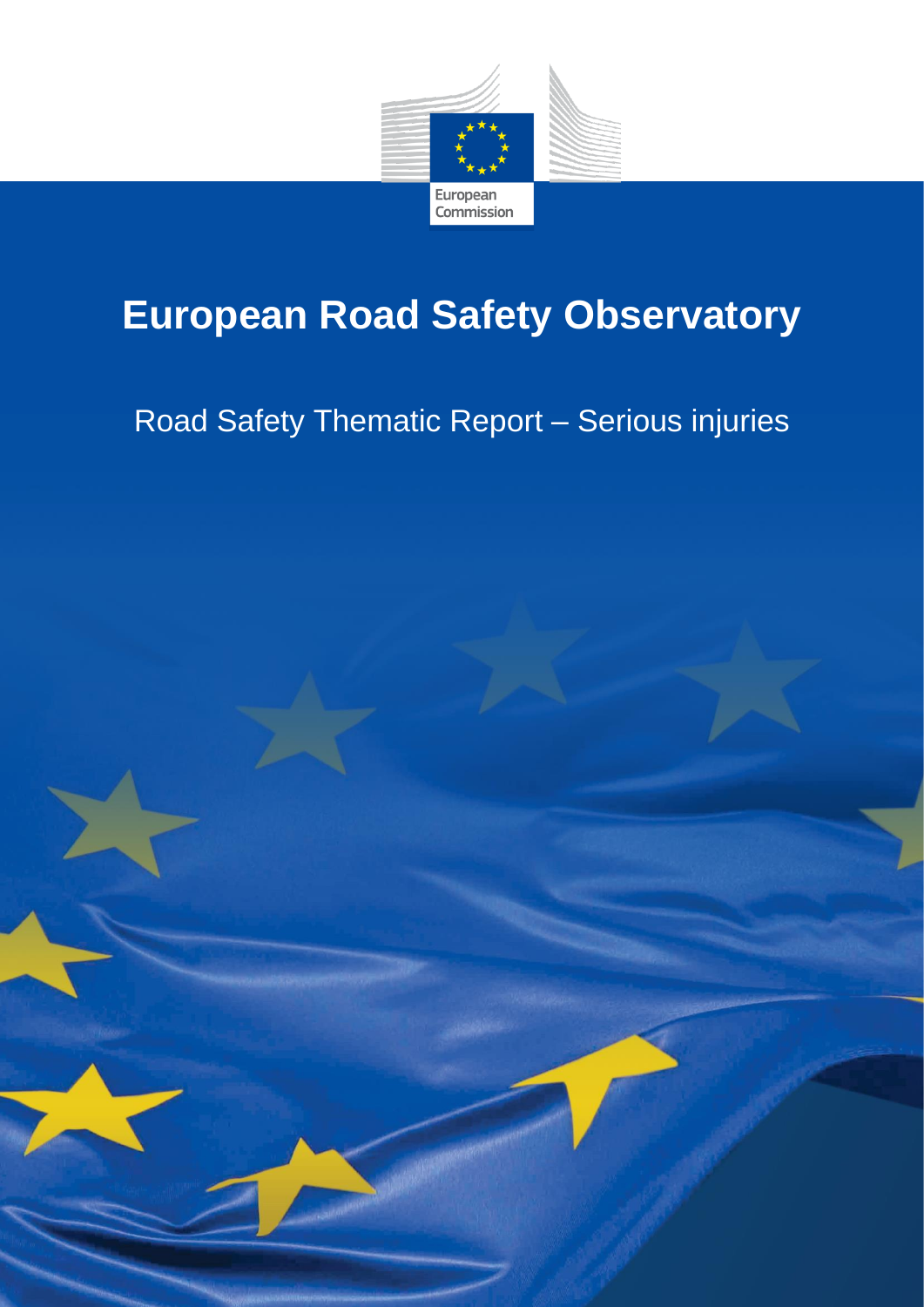This document is part of a series of 20 thematic reports on road safety. The purpose is to give road safety practitioners an overview of the most important research questions and results on the topic in question. The level of detail is intermediate, with more detailed papers or reports suggested for further reading. Each report has a 1-page summary.

| Contract    | This document has been prepared in the framework of the EC Service Contract<br>MOVE/C2/SER/2019-100/SI2.822066 with Vias institute (BE) and SWOV Institute<br>for Road Safety Research (NL).                                                                                                             |  |
|-------------|----------------------------------------------------------------------------------------------------------------------------------------------------------------------------------------------------------------------------------------------------------------------------------------------------------|--|
| Version     | Version 1.1, January 2021                                                                                                                                                                                                                                                                                |  |
| Author      | Lies Bouwen (Vias institute)                                                                                                                                                                                                                                                                             |  |
|             | Internal review Wendy Weijermars (SWOV)                                                                                                                                                                                                                                                                  |  |
|             | External review Heiko Johannsen (Medizinische Hochschule Hannover)                                                                                                                                                                                                                                       |  |
| Editor      | Heike Martensen (Vias institute)                                                                                                                                                                                                                                                                         |  |
| Referencing | Reproduction of this document is allowed with due acknowledgement. Please<br>refer to the document as follows:<br>European Commission (2021) Road safety thematic report - Serious injuries. Eu-<br>ropean Road Safety Observatory. Brussels, European Commission, Directorate<br>General for Transport. |  |

#### **Disclaimer**

Whilst every effort has been made to ensure that the material presented in this document is relevant, accurate and up-to-date, the (sub)contractors cannot accept any liability for any error or omission, or reliance on part or all of the content in another context.

Any information and views set out in this document are those of the author(s) and do not necessarily reflect the official opinion of the European Commission. The Commission does not guarantee the accuracy of the data included in this study. Neither the Commission nor any person acting on the Commission's behalf may be held responsible for the use that may be made of the information contained herein.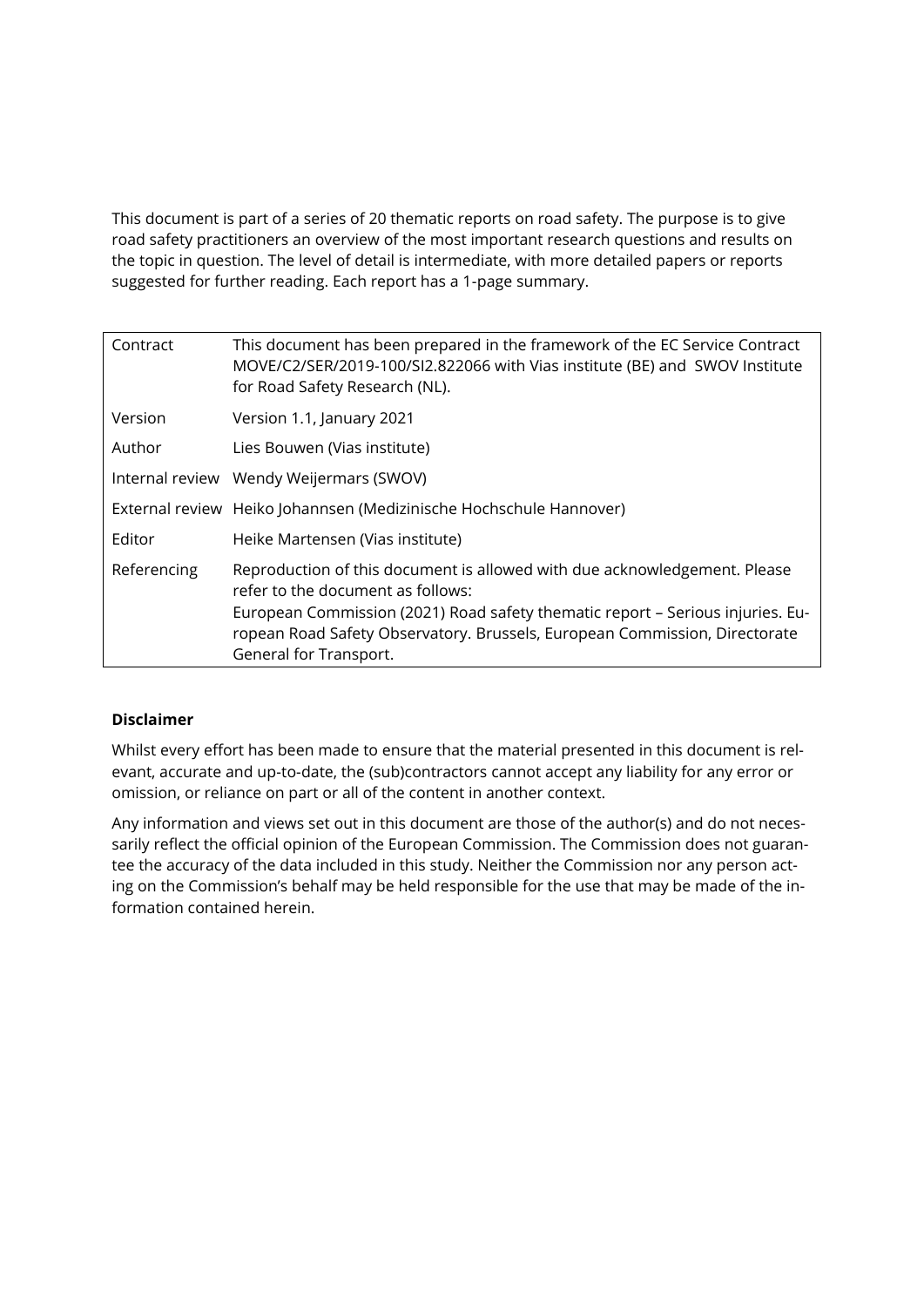# **Contents**

| 1            |                                                                                    |    |
|--------------|------------------------------------------------------------------------------------|----|
| $\mathbf{2}$ |                                                                                    |    |
|              |                                                                                    |    |
|              | 2.1.1 Road traffic injuries in police crash data _______________________________3  |    |
|              | 2.1.2 Road traffic injuries in hospital trauma data registries _________________4  |    |
|              | 2.2 Reported serious road traffic injuries in the EU____________________________5  |    |
| 3            |                                                                                    |    |
|              |                                                                                    |    |
|              |                                                                                    |    |
|              |                                                                                    |    |
|              |                                                                                    |    |
| 4            |                                                                                    |    |
|              | 4.1 The long-term health impact of road traffic injuries ________________________9 |    |
|              |                                                                                    |    |
| 5            |                                                                                    |    |
|              |                                                                                    |    |
|              |                                                                                    |    |
|              |                                                                                    | 12 |
|              |                                                                                    |    |
|              |                                                                                    |    |
|              |                                                                                    |    |
|              |                                                                                    |    |
| 6            |                                                                                    | 14 |
| 7            |                                                                                    | 14 |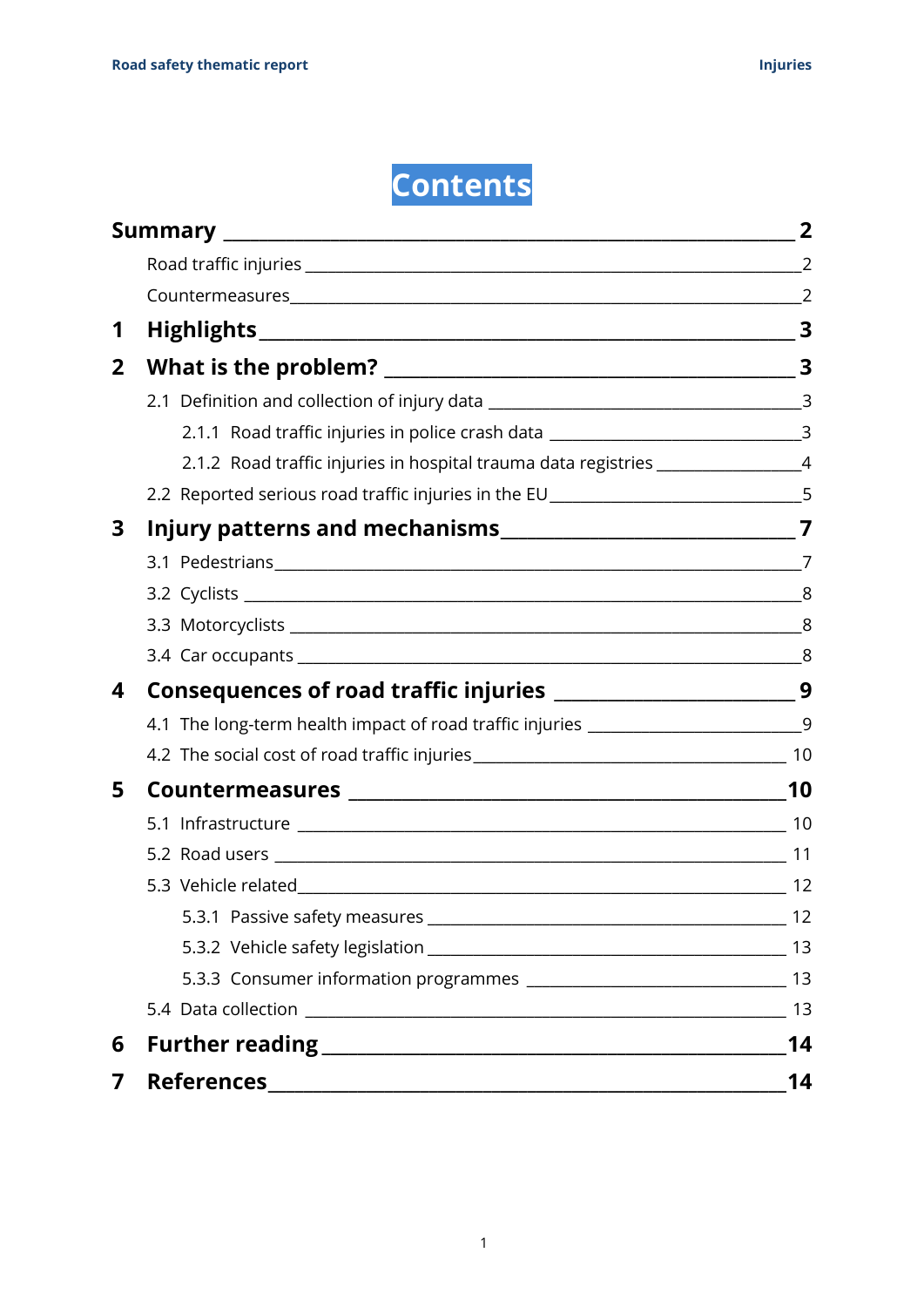## <span id="page-3-0"></span>**Summary**

### <span id="page-3-1"></span>**Road traffic injuries**

The number of road traffic fatalities has traditionally been the main indicator in monitoring road safety performance. However, road crashes also cause numerous injuries: in the EU it is estimated that, for every life lost, five more people suffer serious injuries with life-changing consequences. And the number of serious injuries has generally been declining at a slower pace than fatalities. Moreover, the EU Road Safety Policy Framework 2021-2030 sets a new target to halve - for the first time - the number of serious injuries (in addition to deaths) on European roads by 2030.

A new common definition of a serious injury has been established which defines a serious road injury as a road traffic casualty with an MAIS (*Maximum Abbreviated Injury Scale*) score of 3 or more (MAIS3+). EU Member States undertook to collect data on MAIS3+, as part of the 2017 Valletta Council conclusions on road safety. This relies on the use of hospital data instead of police data. As both data sources are limited in the information they contain, the preferred method of collecting injury data is by linking police and hospital records.

The most common types of injury differ by road user type and crash characteristics. Head injuries for example tend to occur among pedestrians, cyclists and car occupants, but less frequently among motorcyclists. Thorax injuries are more frequent among car occupants and motorcyclists.

Road traffic injuries, severe or not, can have a long-lasting impact on casualties' health. Long-term consequences appear to be greater for pedestrians and motorcyclists. Road traffic accidents also cause a substantial cost to society, with injuries accounting for a much larger share in total costs than fatalities.

### <span id="page-3-2"></span>**Countermeasures**

A number of measures that are effective in preventing fatalities can also reduce injury severity. However, crashes causing serious injuries might differ from fatal crashes, possibly requiring different countermeasures specifically aimed at tackling serious injuries.

*Forgiving road designs and environments* minimise the impact of a collision if a crash has become unavoidable. Examples are the installation of roadside barriers, motorcyclefriendly guardrails, forgiving cycle paths, and appropriate speed limits.

*Protective equipment* such as protective clothing and helmets provide additional protection to cyclists and powered two-wheelers, mitigating the risk of serious injury.

Many *vehicle-related passive safety measures* (seatbelts, frontal and side airbags, pop-up bonnets, pedestrian airbags, anti-whiplash systems, and child restraint systems) are regulated by European vehicle safety legislation. Consumers are informed about the safety performance of cars through programmes such as EuroNCAP.

Monitoring developments in the number of persons seriously injured according to the MAIS3+ definition requires collecting new injury data for many countries.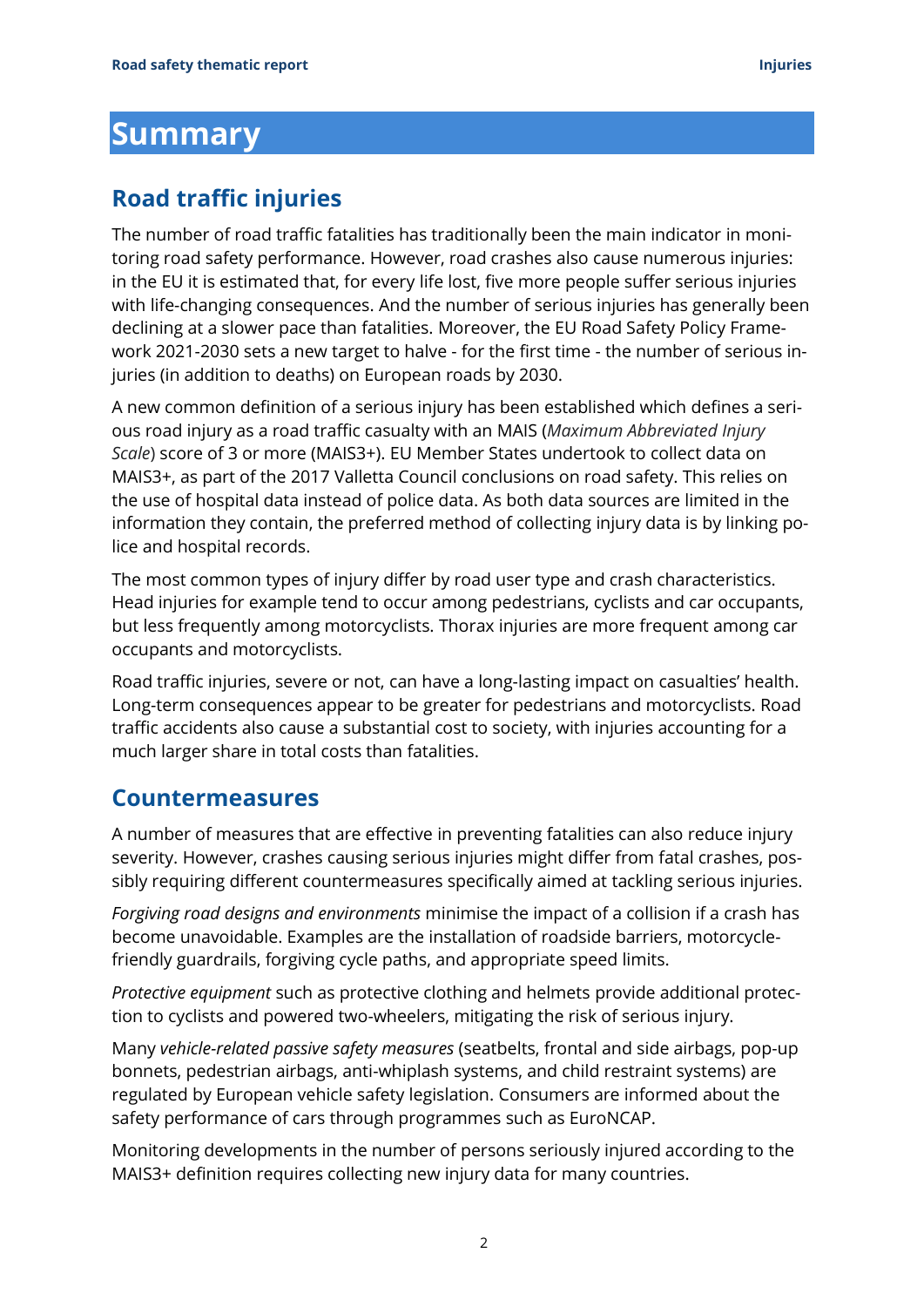# <span id="page-4-0"></span>**1 Highlights**

- For every life lost, it is estimated that in the EU five more people suffer serious injuries.
- The number of serious injuries has generally been declining at a slower pace than fatalities and has stagnated during most of the last decade.
- Long-term consequences appear to be greater for pedestrians and motorcyclists.
- Cyclists in particular are overrepresented among MAIS3+ casualties compared to fatalities.
- About 90% of the total burden of road injury is attributable to the lifelong disability experienced by on average 25% of all MAIS3+ casualties.

## <span id="page-4-1"></span>**2 What is the problem?**

### **2.1 Definition and collection of injury data**

<span id="page-4-2"></span>In many countries, the number of road traffic fatalities is typically used for monitoring road safety performance. However, road crashes also cause numerous injuries. It is estimated that for every life lost, five more people suffer serious injuries (European Commission, 2020b). Generally, there are two main sources of data on injuries: police crash data and hospital trauma data registries. The definition of what constitutes a serious injury depends on the data source used.

### <span id="page-4-3"></span>**2.1.1 Road traffic injuries in police crash data**

Police crash data have traditionally been the main source of information on road traffic accidents and injuries. They provide the official data for most countries' statistics, at both the national (a country's own official statistics) and European level (the CARE Database). Even though there is no common international definition for a traffic injury, most European countries adopt the set of definitions developed by ITF/EuroStat/UNECE which classify road victims into three categories of injury severity: fatality, serious injury, and slight injury. According to these definitions, a fatality is a person who dies within 30 days following the crash as a result of the injuries suffered. A person seriously injured is defined as any person injured who was hospitalized for a period of more than 24 hours. The category of slight injuries then includes any other person injured excluding fatalities and those seriously injured (ITF/EuroStat/UNECE, 2019).

Nevertheless, other definitions of a serious road injury are also employed by several countries, for example definitions based on the type of injury, the inability to work, or the length of recovery. Such differences in definitions make comparisons between countries and target-setting at a EU level quite challenging since this could imply that an injury recorded as "serious" in one country might be recorded as "slight" in another country (Yannis et al., 2014).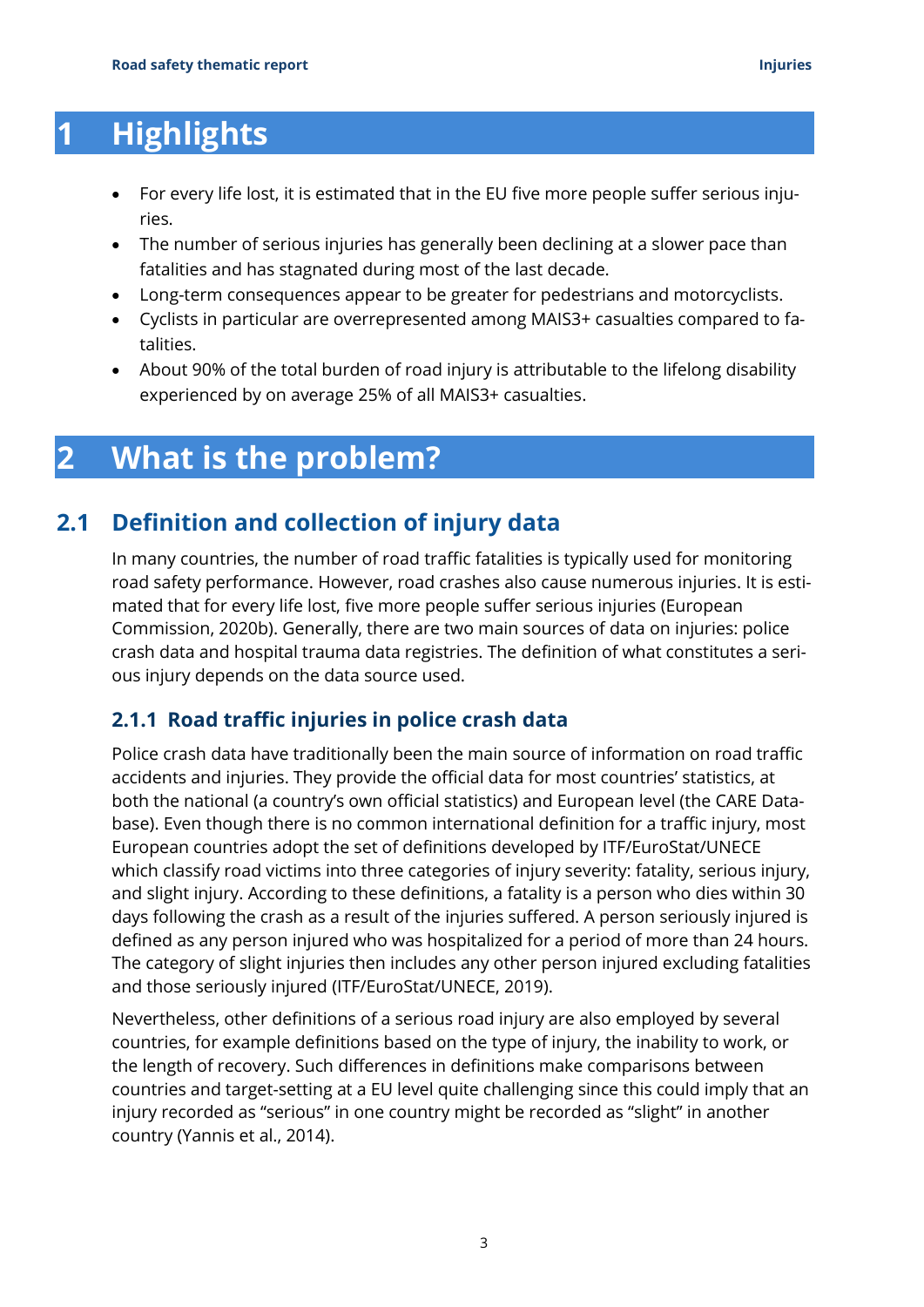Data collected by the police usually contain very detailed information about accidents. However, both underreporting and misreporting pose challenges to the completeness and accuracy of the data. Crashes could be missing from the official records since the police are not always alerted to the accident, either because there was no opponent, no one was (seriously) injured, or the parties involved reached a private settlement (Imprialou & Quddus, 2019; Nuyttens et al., 2018).

All countries experience under-reporting, though to varying degrees. Research shows that under-reporting mainly concerns characteristics such as injury severity and road user type (Imprialou & Quddus, 2019). Under-reporting seems to be higher for less severe accidents (Derriks & Mak, 2007), when no motorised vehicle is involved (Houwing, 2017), or when the casualty is a vulnerable road user (Nuyttens, 2013).

Under-reporting rates are also affected by injury misreporting (Yannis et al., 2014). Misreporting occurs when victims are incorrectly registered as slightly or seriously injured. Most information on the accident is gathered at the scene of the crash. However, the nature and the severity of the injuries are often not evident for the police, who are not medically trained. Many life-threatening injuries, such as injuries to internal organs, cannot be observed at the scene and require clinical diagnosis in hospital (ETSC, 2007). Although the medical dimension of the on-the-spot assessment can be later verified by the hospital, in practice this rarely happens (IRTAD, 2011; Nuyttens et al., 2018).

#### <span id="page-5-0"></span>**2.1.2 Road traffic injuries in hospital trauma data registries**

#### *Maximum Abbreviated Injury Scale (MAIS)*

To harmonise the definition of "serious injury" across EU countries and in order to arrive at a more accurate total number of seriously injured traffic victims in the EU, a new common definition of a serious road injury was established by the High Level Group on Road Safety in 2013 (European Commission, 2013). EU Member States committed to collecting data on MAIS 3+, as part of the 2017 Valletta Council conclusions on road safety<sup>1</sup>.

The new definition is based on the Abbreviated Injury Scale (AIS). AIS is a globally accepted anatomical-based trauma classification of injuries published by the Association for the Advancement of Automotive Medicine (AAAM). It is used by medical professionals to describe injuries and rank their severity on an ordinal scale from 1 (minor injuries) to 6 (non-treatable injuries). As one person can have more than one injury, the Maximum Abbreviated Injury Scale (MAIS) is the maximum AIS of all injury diagnoses for a person (ETSC, 2021). The High Level Group established the definition of a serious road injury as a road traffic casualty with an MAIS of 3 or more (MAIS3+) and identified three main methods to collect this data. All three methods are in one way or another based on hospital data (European Commission, 2013):

- 1. create a link between police and hospital data;
- 2. report the number of injured based on data from hospitals;
- 3. continue to use the police data but apply a correction coefficient derived from samples of hospital data.

<sup>1</sup> https://data.consilium.europa.eu/doc/document/ST-9994-2017-INIT/en/pdf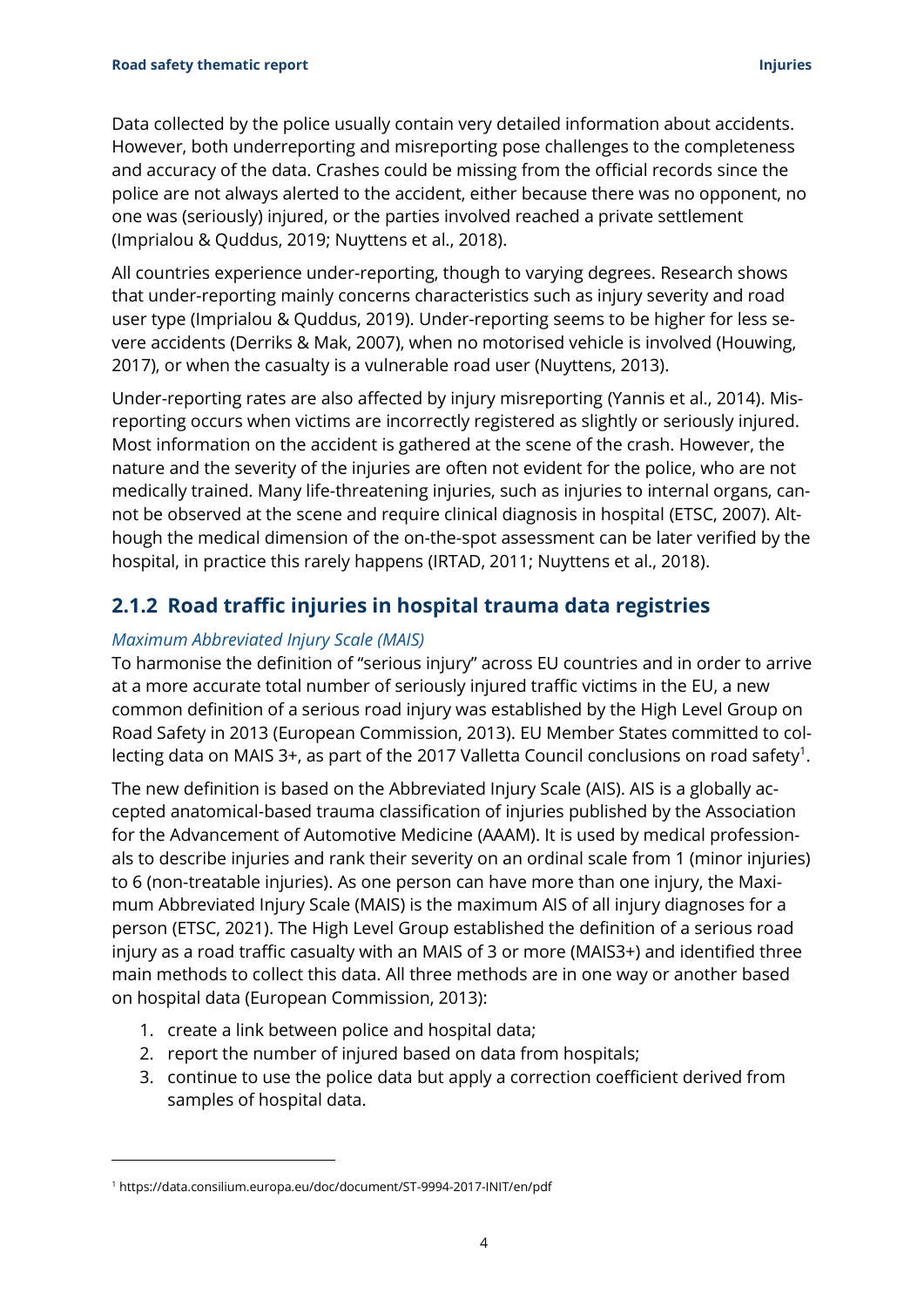It was recommended that from 2015 all EU countries provide data on serious injuries based on this new definition. The SafetyCube project has published a study on serious road traffic injury data reporting practices which provides guidelines and recommendations for each of the three methods (Pérez et al., 2016; SafetyCube Consortium, 2016).

As MAIS is based on medical information, it substantially reduces the risk of misreporting (EC, 2013). Even so, hospital data are also unlikely to provide a perfect estimate of the actual number of MAIS3+ traffic victims due to flaws in the hospital's registration systems or simply because not all casualties go to the hospital after a road crash (Pérez et al., 2016). In addition, hospital data are likely to include only minimal information on the circumstances of a crash. Linking police and hospital records would therefore provide the most complete set of information on road injuries, reducing the risk of both under-reporting and misreporting. This is therefore seen as the preferred data collection method in the long term (European Commission, 2013).

#### *Burden of injury*

The health burden of road injuries can also be expressed in terms of Disability Adjusted Life Years (DALYs). This measure of population health loss combines mortality, expressed in Years of Life Lost (YLL), and disability, expressed in Years Lived with Disability (YLD). One DALY equals one healthy life year lost either due to premature death or due to a non-fatal injury (Murray, 1994).

The DALY approach originates from the field of public health and was originally developed by the World Health Organization and the World Bank to estimate the "Global Burden of Disease" (Murray & Lopez, 1996). In recent years it has also found its way into road safety research. Studies on the burden of road injuries have been carried out in Sweden (Tainio et al., 2014), the Netherlands (Weijermars et al., 2016), Belgium (Dhondt et al., 2013), and France (Lapostolle et al., 2009). Within the European SafetyCube project, YLDs have been calculated in six European country locations $2$  (Weijermars et al., 2016).

### <span id="page-6-0"></span>**2.2 Reported serious road traffic injuries in the EU**

The numbers of seriously injured casualties registered according to countries' national definitions are not comparable, because both the definitions and the levels of underreporting vary widely between countries. The figure below therefore indicates the percentage change in the number of seriously injured, taking the numbers registered in 2010 – based on countries' national definitions – as a starting point (ETSC, 2021).

During most of the previous decade, the number of serious road traffic injuries has stagnated. Progress overall in reducing this number has been considerably less than is the case with road fatalities. Over the period 2010-2020, the EU27 collectively reduced the number of road deaths by 37%, while serious injuries showed only a smaller reduction estimated by ETSC at around 14%. However, both results are distorted by a considerable reduction in 2020 [\(Figure 1\)](#page-7-0). This is likely a consequence of Covid-19 lockdowns and travel restrictions across Europe in 2020.

<sup>&</sup>lt;sup>2</sup> Austria, Belgium, England, The Netherlands, Rhône region in France, and Spain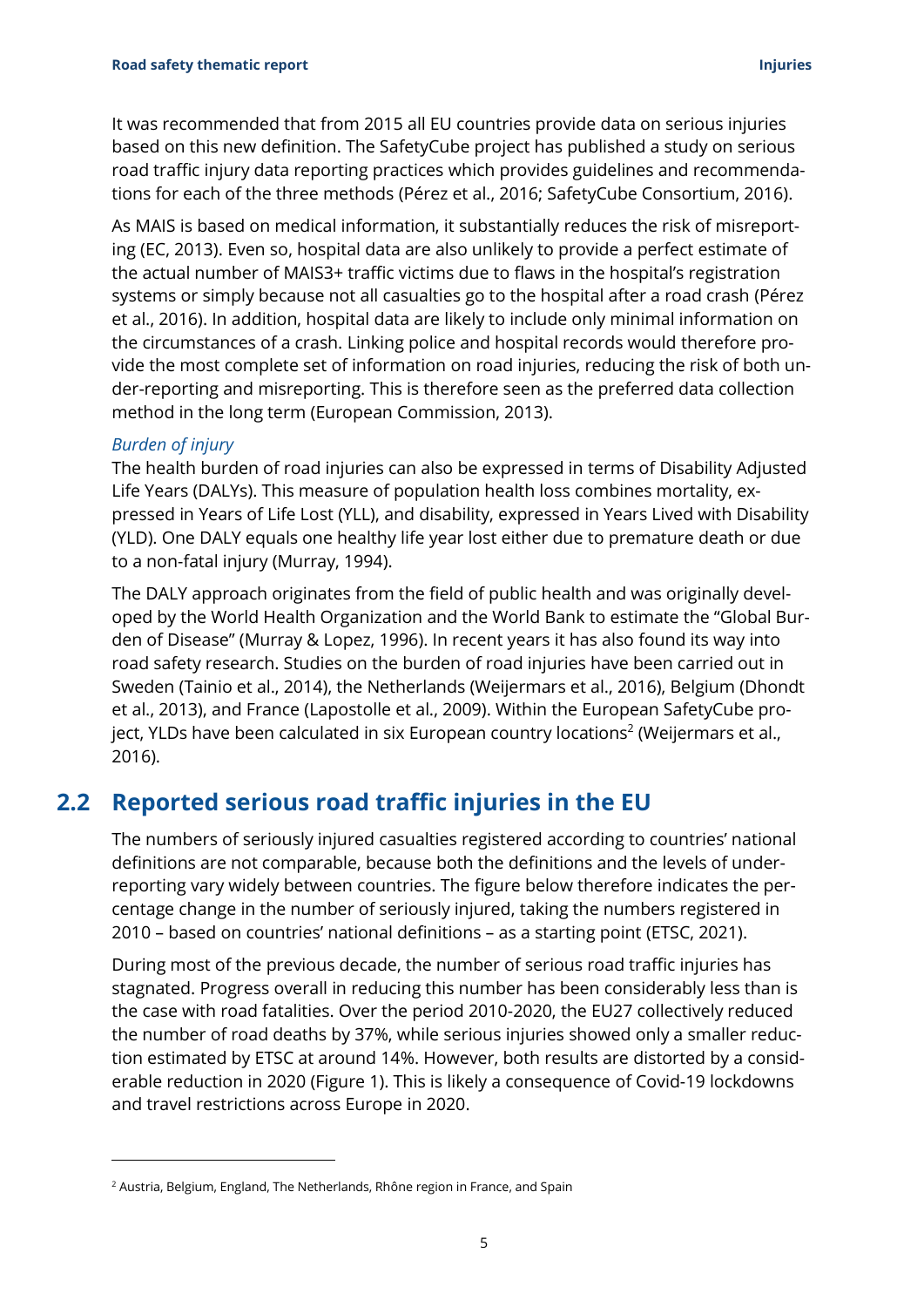<span id="page-7-0"></span>



*\*EU23: EU27 excluding IT, FI and IE due to inconsistent data trend and LT due to lack of data. EU23 reduction in serious road traffic injuries is an ETSC estimate as serious injury data for 2020 were not available for some countries at the time the report went to print.*

#### *Source: ETSC (2021)*

With effect from 2015, EU Member States started to report data on serious injuries based on the new common MAIS3+ definition. According to an estimate by the European Commission, 120,000 people were seriously injured on Europe's roads in 2019. This means that for every life lost, five more people suffered serious injuries (European Commission, 2020b).

Although it is too early to use this data to compare the number of seriously injured between countries (due to different data collection methods and varying quality of the data), the first estimates indicate that the majority of those seriously injured were vulnerable road users, i.e. pedestrians, cyclists, and drivers of powered two-wheelers (European Commission, 2016). Based on data from the Netherlands, the Rhône region in France, Spain, and England, there is a strong indication that cyclists in particular show a high number of MAIS3+ casualties compared to the number of cyclist fatalities (Reed et al., 2017).

The proportion of MAIS3+ casualties within the total number injured increases as a function of age. Older road users are more prone to serious injury due to their physical vulnerability (Airaksinen et al., 2020; Leo et al., 2021; Weijermars et al., 2014). However, younger road users also take up a high proportion of MAIS3+ casualties, relative to the number of younger fatalities (Reed et al., 2017). These younger casualties are commonly pedestrians and, to lesser extent, cyclists (Aarts et al., 2016; Reed et al., 2017). Also im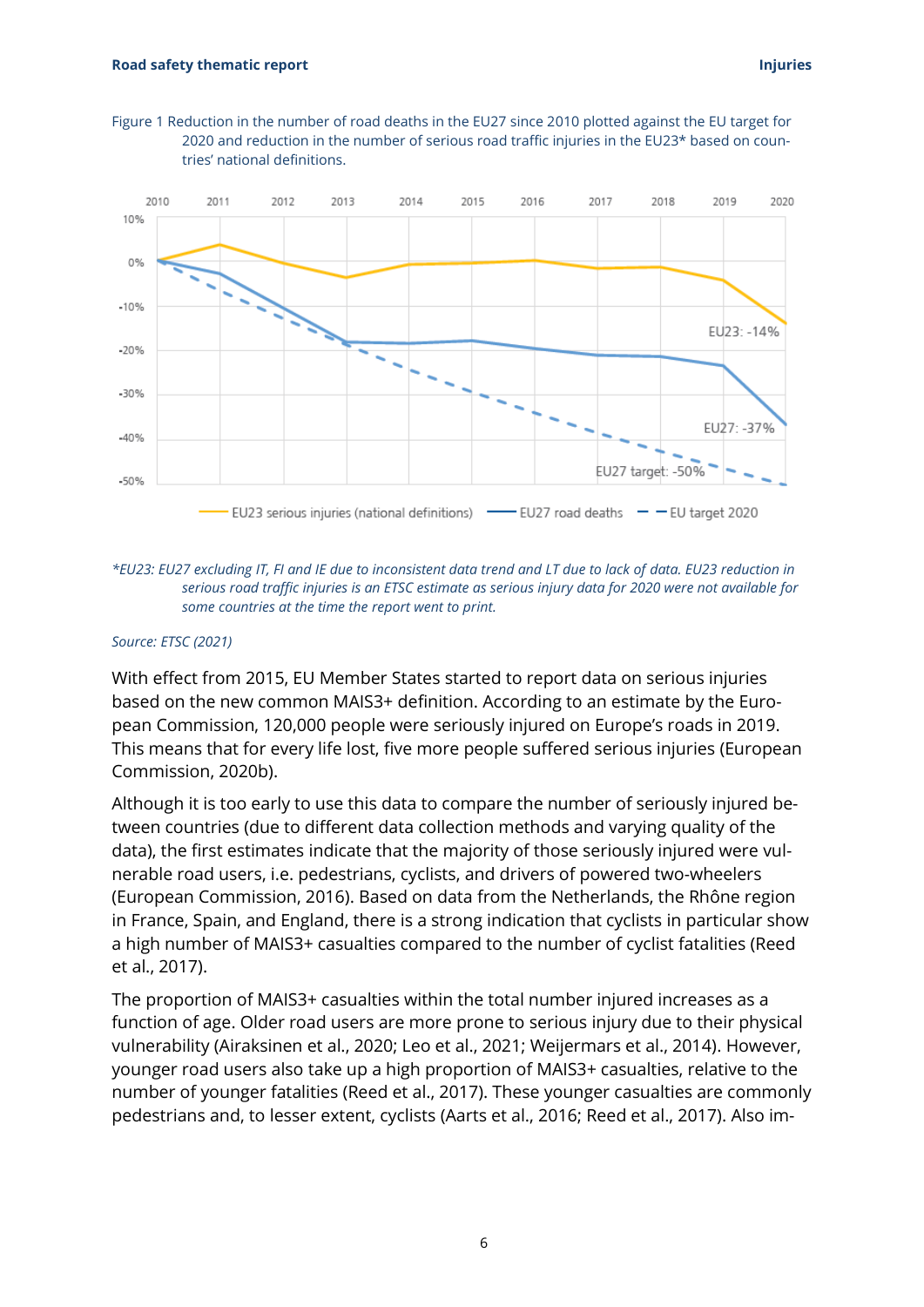portant to highlight is the high proportion of youngsters among severely injured car occupants. This is in contrast to fatal car crashes in which adults have generally been found to dominate within the data (Aarts et al., 2016; European Commission, 2020a).

The distribution of seriously injured casualties by gender differs depending on the travel mode. For example, Aarts et al. (2016) investigated severely injured persons in the Netherlands, the Rhône region in France, Spain, and England: they found approximately equal proportions of male and female pedestrians in all countries, while on the other hand cyclists showed large variations in terms of predominant gender, from around half male in the Netherlands to more than 80% male in the Rhône region, Spain and England (Aarts et al., 2016; Reed et al., 2017). Seriously injured motorcyclists, drivers of other powered two-wheelers as well as car occupants are dominantly male (Aarts et al., 2016).

In 2018, the European Commission announced a new 50% reduction target for road deaths and, for the first time, also for serious injuries between 2020 and 2030. The new target is based on the MAIS3+ definition and is part of the EU road safety policy framework 2021-2030 (European Commission, 2020b).

## <span id="page-8-0"></span>**3 Injury patterns and mechanisms**

The different injury patterns and mechanisms for each road user type are discussed below. These are common findings of studies conducted in different European countries. Although there are still some country-specific differences which could result in particular crash characteristics, these findings can be considered quite representative for the entire EU. Insights into injury patterns and mechanisms assist in identifying and evaluating effective measures to prevent or limit frequently occurring serious injuries. (For a detailed discussion on injuries sustained by senior road users, see *Thematic Report Seniors, EC, 2021*.)

### <span id="page-8-1"></span>**3.1 Pedestrians**

Pedestrians most often sustain serious injuries to the head or neck, the thorax, and both upper and lower extremities, though the order of prevalence differs between countries (Aarts et al., 2016; Airaksinen et al., 2020; Leo et al., 2021; Saadé et al., 2020). Aarts et al. (2016) found that the lower extremities particularly suffer injury when the pedestrian is hit by a car or on 30 km/h roads, whereas injuries to the head are more prevalent in collisions on roads with a speed limit above 30 km/h and in collisions with heavy goods vehicles. The lower extremities are often the first point of impact in a pedestrian-car collision. When a pedestrian is hit at a lower speed, the collision is of the type "hit and fall over". In collisions at higher speed, pedestrians are also likely to hit their head against the bonnet or windscreen before falling to the ground. Hence higher speeds are associated with "hit and thrown". In addition to speed, the type of opponent is also a determining factor: in a collision with a heavy goods vehicle or SUV, the initial point of impact will be higher up on the body (Aarts et al., 2016; Saadé et al., 2020).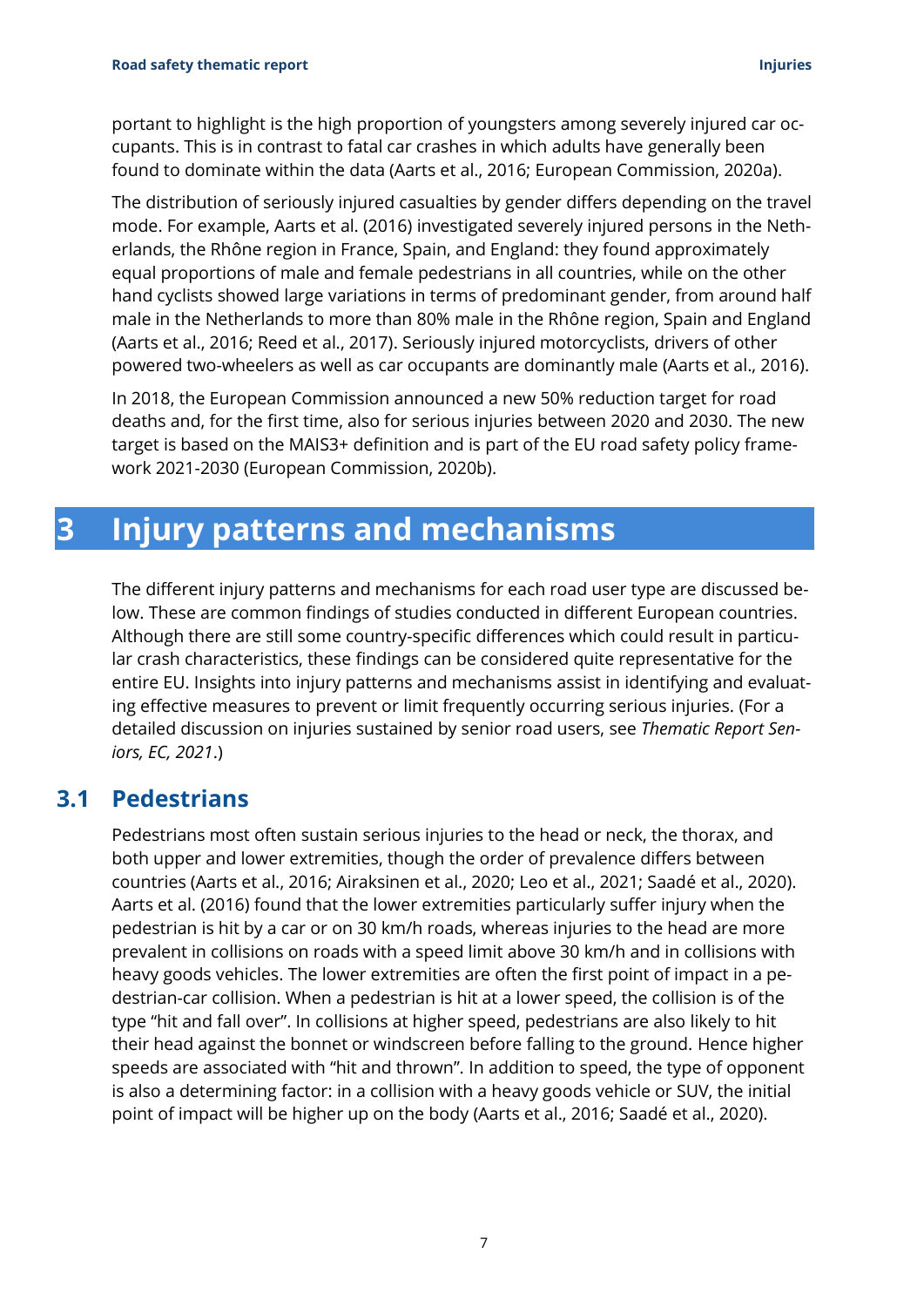### **3.2 Cyclists**

<span id="page-9-0"></span>Cyclists suffer severe injury mostly when they are hit by a car, though in some countries single bicycle crashes are also very common. For example, in the Netherlands almost 4 out of 5 cyclists are injured in crashes without a motorised vehicle being involved (Reed et al., 2017). The comparable figure across the EU for fatal cyclist accidents not involving a motorised vehicle is estimated to be one quarter of all cyclist fatalities (EU CARE database, n.d.; Schepers et al., 2017).

The most frequently injured body regions of MAIS3+ cyclists are the head, followed by the lower extremities, and the thorax (Aarts et al., 2016; Airaksinen et al., 2020; Foley et al., 2020; Leo et al., 2021) with traumatic brain injuries and bone fractures as the most prevalent types of injury (Helfen et al., 2017; Leo et al., 2019).

The lower extremities are frequently injured in single bicycle crashes and in crashes with lower impact speed, e.g. in urban areas or when the cyclist is hit by another cyclist (Aarts et al., 2016; Weijermars et al., 2016a). However, there is no clear profile for certain types of crashes where head injuries are more common. Head injuries are found to be more prevalent in single bicycle crashes in a Finnish study by Airaksinen et al. (2020), whereas Dutch data indicate that head injuries are most prevalent in cyclists injured in a crash with a motorised vehicle (Reed et al., 2017; Weijermars et al., 2016a).

### <span id="page-9-1"></span>**3.3 Motorcyclists**

The thorax and the lower extremities are the most frequently injured body regions in MAIS3+ motorcyclists, followed by head injuries and injuries to the upper extremities (Aarts et al., 2016; Airaksinen et al., 2020; Forman et al., 2012). Thorax injuries are most frequently the result of single motorcycle crashes and collisions with fixed objects. Lower extremity injuries are particularly prevalent in crashes with a passenger car. As with pedestrians and cyclists, the first impact point on the body when hit by a passenger car are the legs. The collision can lead to the motorcyclist falling down and landing awkwardly. Impact with the ground may cause further injury, depending upon how the motorcyclist falls (Aarts et al., 2016).

Noteworthy is the lower percentage of head injuries among MAIS3+ motorcyclists compared to MAIS3+ pedestrians and cyclists. This can be attributed to the protective effect of helmets, which are worn by almost all motorcyclists in the EU, as opposed to a much lower helmet user rate among cyclists (Aarts et al., 2016). Motorcyclists are more likely than other road user types to suffer a pelvic injury (part of the lower extremities). An Australian study shows that the most frequent cause of this type of injury is the pelvis hitting the motorcycle's fuel tank during the collision (Meredith et al., 2016).

### **3.4 Car occupants**

<span id="page-9-2"></span>MAIS3+ car occupants most frequently suffer injuries to the thorax, the head and the lower extremities (Aarts et al., 2016; Airaksinen et al., 2020). Aarts et al. (2016) found indications that thorax injuries occur more often in crashes with another car and when a seatbelt is used but the car has no (functioning) airbag. Thorax injuries can also be the result of seat belts and airbags that press on or hit the upper part of the body with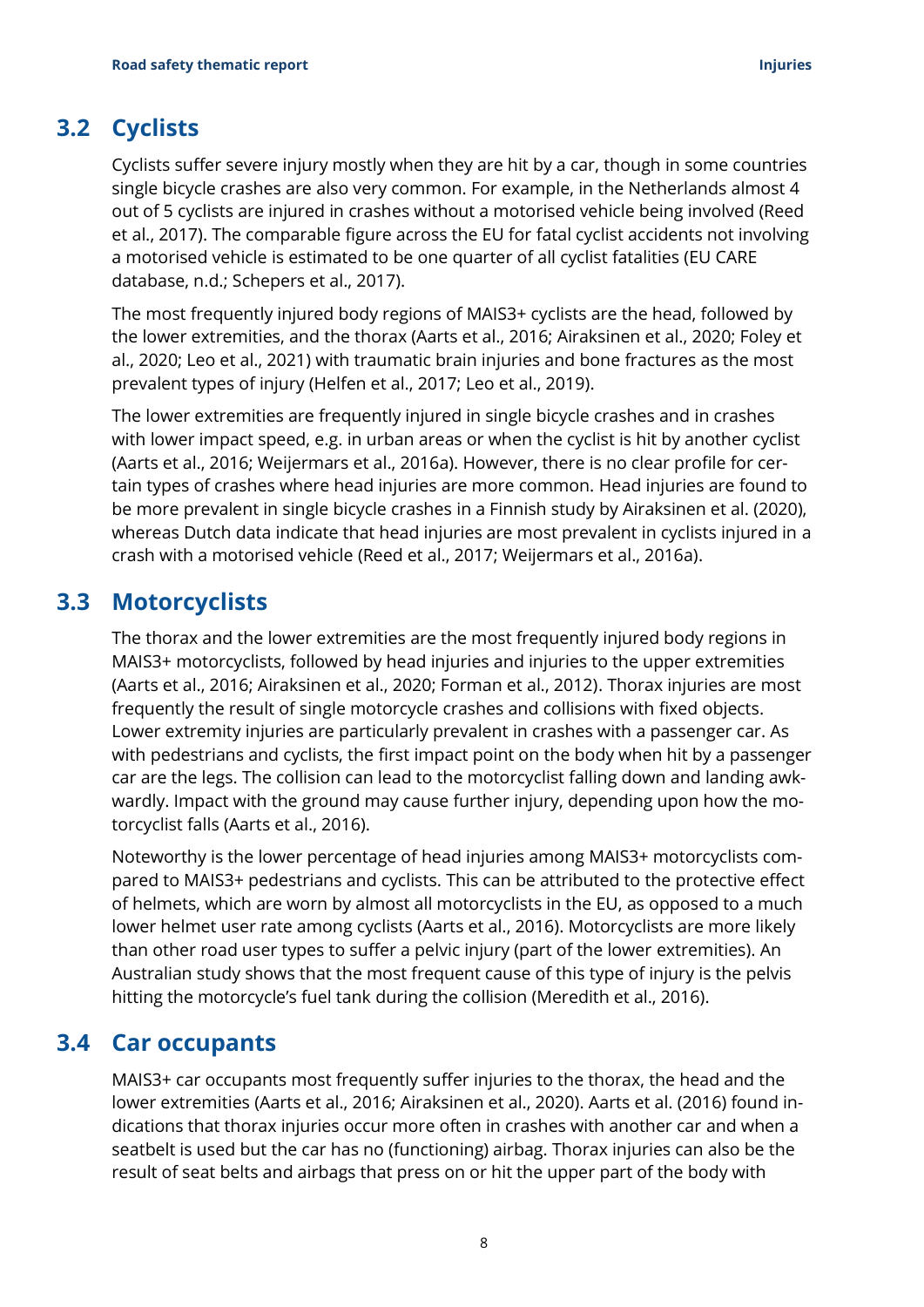great force when the car crashes at high speeds (Aarts et al., 2016). Car occupants often suffer head injuries in collisions with a fixed object or with a heavy vehicle, due either to intrusion of the object into the car occupant's space or to partial ejection of the head through the window onto the object. There are indications that injuries to the lower extremities occur mostly in car-to-car crashes, crashes with a fixed object, or crashes at lower speeds (e.g. 50 km/h roads). Most occupants suffer this injury due to impact with the interior of the vehicle during the collision (Aarts et al., 2016; Reed et al., 2017).

Although spinal cord injuries occur less frequently, these injuries often result in longterm disabilities (Reed et al., 2017). Reed et al. (2017) found that spinal cord injuries are more common among car occupants than among any other road user. Rollover crashes appear to be the main type of crash causing these injuries due to contact with an intruding roof.

## <span id="page-10-0"></span>**4 Consequences of road traffic injuries**

### **4.1 The long-term health impact of road traffic injuries**

<span id="page-10-1"></span>Studies have consistently shown that road traffic injuries can have a substantial and long-term negative impact on the life of the casualties. Many people report negative functional consequences, including pain, fatigue, mobility problems, and problems carrying out daily activities. For example, a French case study showed that three quarters of MAIS3+ casualties have not fully recovered three years after the crash (Weijermars et al., 2016). Furthermore, a burden of injury study using data from six European country locations<sup>3</sup> showed that about 90% of the total burden of road injury is attributable to lifelong disability which is experienced by on average 25% of all MAIS3+ casualties (Weijermars et al., 2016).

The risk of long-term impairment is found to increase as a function of injury severity. However, it should be noted that less severe injuries are much more prevalent than serious injuries and can also involve a risk of permanent impairment. As a consequence, the vast majority of non-fatal injuries leading to medical impairment are slight to moderate injuries. One out of three less severely injured casualties have not fully recovered three years after the crash, making them just as relevant from a health impact perspective (Weijermars et al., 2016).

Long-term consequences appear to be greater for pedestrians and motorcyclists. Cyclists on the other hand, though also vulnerable road users, often report better recovery and appear less likely to experience persistent functional limitations (Weijermars et al., 2016).

<sup>&</sup>lt;sup>3</sup> Austria, Belgium, England, The Netherlands, Rhône region in France, and Spain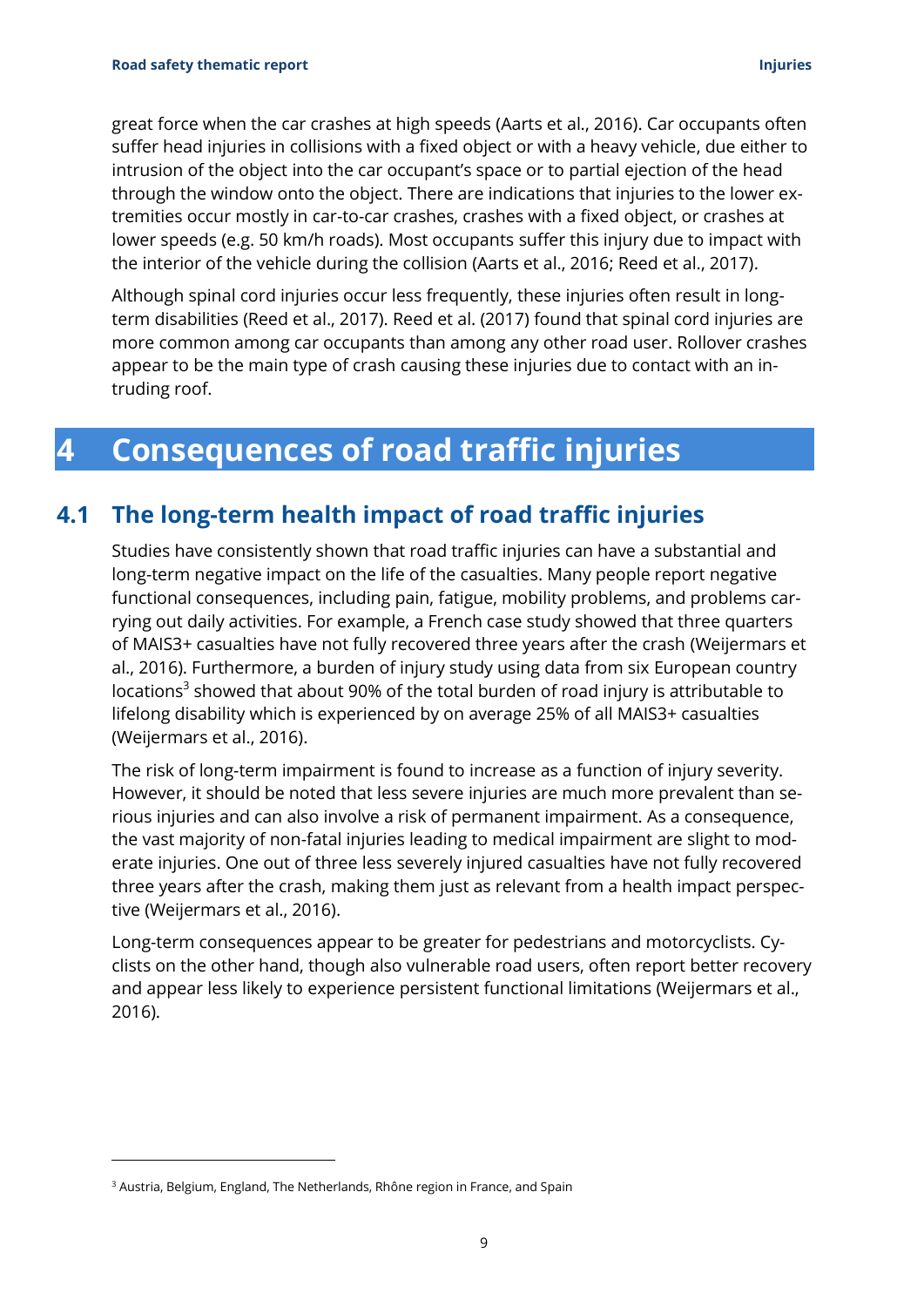### **4.2 The social cost of road traffic injuries**

<span id="page-11-0"></span>The total cost of road crashes in Europe is estimated at  $E$ 280 billion (van Essen et al., 2019; Wijnen et al., 2017). This corresponds to almost 2% of EU GDP<sup>4</sup>. However, this is still likely to be an underestimate of the true total cost caused by traffic accidents since many countries do not correct accident numbers for under-reporting. It is estimated that, if unreported casualties and crashes are taken into account, the total costs are in the order of magnitude of at least 3% of GDP (Wijnen et al., 2017).

Crash cost estimates indicate that within total costs the proportion taken up by injuries is on average 2.4 times higher than the proportion taken up by fatalities (Wijnen et al., 2017). However, these results differ substantially between countries and can be explained by differences in the definition of a serious injury and in reporting rates.

### <span id="page-11-1"></span>**5 Countermeasures**

Most measures aimed at preventing fatal accidents can also be effective in reducing injury severity. However, relying on these measures alone might not be sufficient since they are likely to have a stronger effect on the number of fatalities than on the number of seriously injured (Reurings et al., 2012). Crashes resulting in serious injuries may differ in terms of crash characteristics compared to fatal crashes, which would require different countermeasures (Aarts et al., 2016; Reed et al., 2017). This chapter lists measures which, in the event of an accident becoming unavoidable, will mitigate the consequences of the accident in terms of injuries. Examples of measures that are explicitly aimed at serious injuries are anti-whiplash systems and protective clothing for powered two-wheelers (PTW).

### **5.1 Infrastructure**

<span id="page-11-2"></span>One way to minimise the consequences of injury crashes through road infrastructure is to design forgiving roads. Forgiving road designs and environments offer sufficient time and space to regain control of the vehicle should the driver leave the road and minimise the impact of the collision if a crash has become unavoidable. Examples of such infrastructural interventions to lessen injury severity are:

#### *Roadside barriers*

Roadside barriers are widely used to mitigate the effects of crashes and to prevent vehicles from leaving the road surface and hitting roadside hazards or crossing into the path of oncoming vehicles. Some studies have indicated that the presence of safety barriers results in a reduction in the severity of crashes (Botteghi et al., 2017).

#### *Motorcycle-friendly guardrails*

For motorcyclists, the risk of being killed or sustaining serious injuries is usually increased by colliding with side railings (Høye, 2014). One way to prevent this is by fitting a safety board at the bottom of the guardrail which prevents a motorcyclist from sliding

<sup>4</sup> EU27 + Iceland, Norway, Serbia, Switzerland and the UK.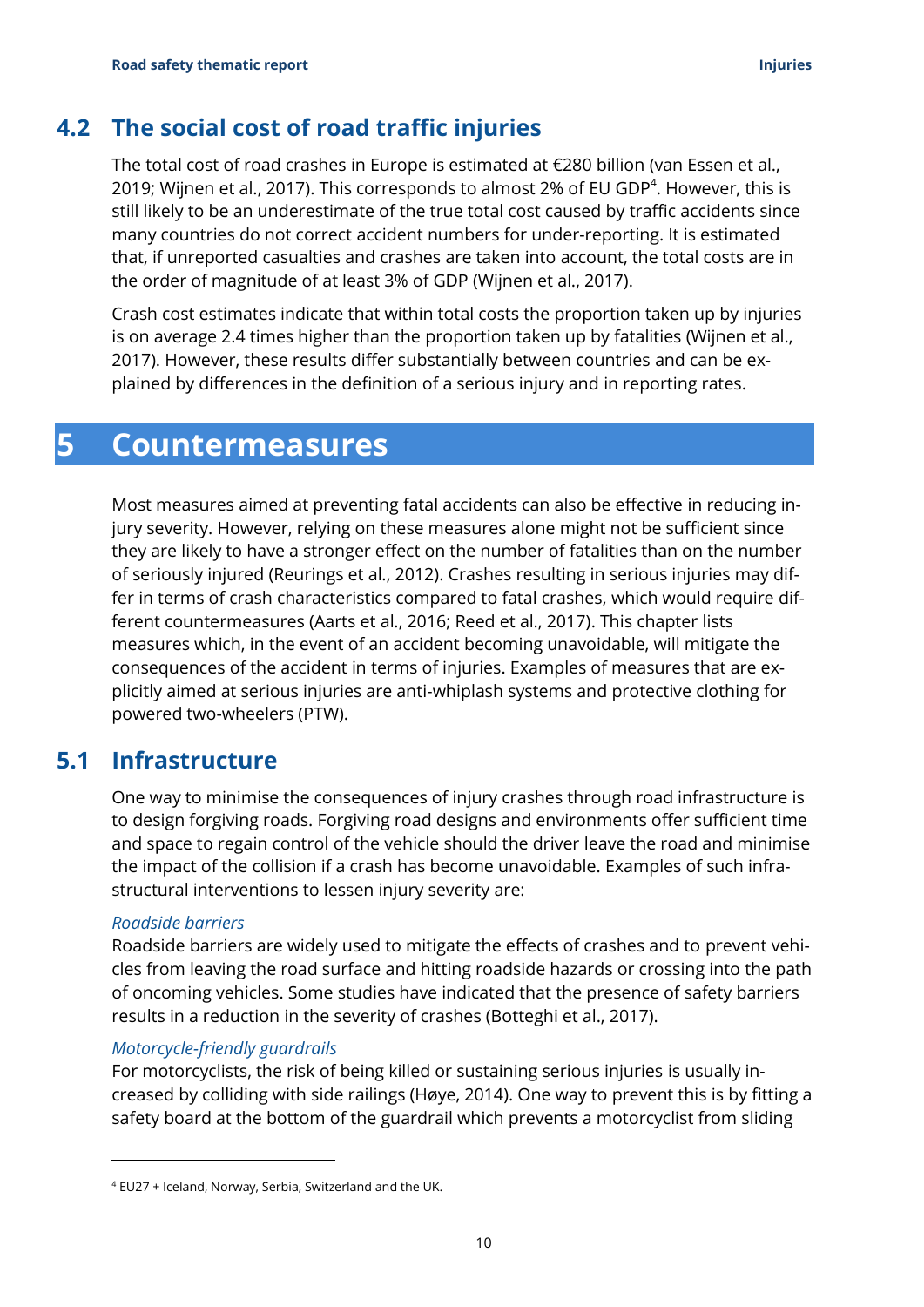underneath the railing (Slootmans et al., 2017). The technical requirements for these safety systems are regulated by several European norms (e.g. CEN/TS 17342:2019).

#### *Forgiving cycle paths*

Similar to forgiving road designs for motorised vehicles, forgiving cycle paths entail, amongst other things, an obstacle-free environment and forgiving road edges and curbs. Forgiving cycle paths may help avoid single bicycle crashes, which in several countries are the main cause of serious injuries among cyclists (SWOV, 2020). For more information on cyclists and related measures, see *Thematic Report Cyclists, EC, 2021*.

#### *Appropriate speed limits*

Not only will lower speeds prevent accidents but a lower impact speed will also reduce injury severity when an accident cannot be avoided (Aarts et al., 2016; Saadé et al., 2020). Speed limits should be credible and suited to the type of road, the nature of the road users, and potential conflicts between different types of road users (Nuyttens et al., 2018). For more information on the impact of speed and related measures, see *Thematic Report Speed, EC, 2020*

### <span id="page-12-0"></span>**5.2 Road users**

For cyclists and powered two-wheelers (PTW), it is especially important to be well protected, since their own vehicle does not offer them any protection (Weijermars et al., 2014). Protective equipment consists of protective clothing and helmets.

Protective clothing for PTW is designed to mitigate the risk of injury from contact with another vehicle, the road surface, or other road furniture. It provides protection through impact resistance, abrasion resistance, or by distributing mechanical loads on the body. For example, armoured leather trousers can enclose a leg fracture and prevent more serious open fractures or wounds, which can then speed up recovery and improve long-term health outcomes. In a best case scenario, the mechanical load is distributed by armoured parts to such an extent that injury can be avoided altogether (Reed, 2017c).

Cycle and PTW helmets provide additional impact protection for the head. Literature shows that both cycle and PTW helmets are associated with reduced risk of serious injuries to the head and face compared to not wearing a helmet. Meta-analyses have shown a reduction in the risk of serious head injuries by approximately 60% for PTW helmets (Høye, 2016) and cycle helmets (Høye, 2018) . However, despite the overall positive protective effect, there is evidence that in some circumstances, injuries to the neck may not be reduced by wearing a helmet (Reed, 2018a, 2018b). Furthermore, in some cases cycle helmets may increase the risk of brain injury due to increased rotational acceleration in the brain during impacts. However, such injuries are rare and this risk is outweighed by the injury-reducing effects (Høye, 2018).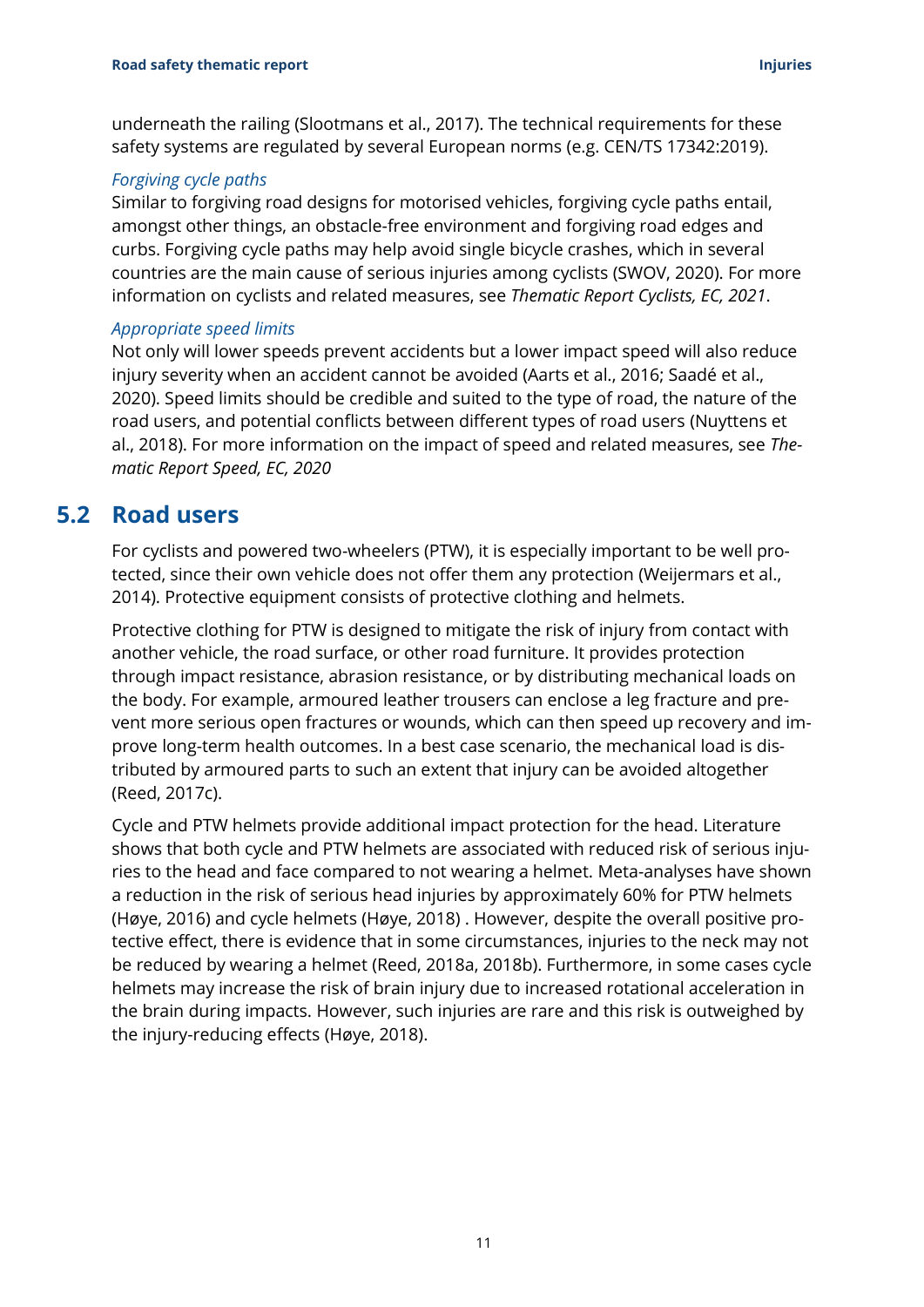### <span id="page-13-0"></span>**5.3 Vehicle related**

#### <span id="page-13-1"></span>**5.3.1 Passive safety measures**

Many vehicle-related measures are aimed at improving the passive safety of vehicles. Passive safety means in this context systems and features of the vehicle which, in the event of an accident, are designed to prevent or reduce injury to the vehicle occupants or other parties involved in the accident. This is in contrast to active safety measures which are meant to prevent accidents altogether (Nuyttens et al., 2018; Weijermars et al., 2014).

#### *Seatbelts*

The main function of a seatbelt is to reduce the risk of injury and the risk of being ejected from the car by restraining the occupant to the vehicle. Using a seat belt reduces the risk of being killed or injured by approximately 60% among drivers and front seat passengers and by 44% among rear seat passengers (Andersson, 2017). The use of seatbelts is obligatory in all EU countries. For more information on seatbelts, see *Thematic Report Seatbelts and Child Restraint Systems, EC, 2021*.

#### *Frontal and side airbags*

The purpose of airbags is to protect the head, neck, and chest in frontal and side collisions. Studies indicate the significant benefits of airbags, showing a reduction of injuries and injury severity. The effect on less severe injuries is probably limited since airbags do not deploy below a certain impact severity. Moreover, the protection level depends on seat belt usage. Regulations regarding frontal load limits make it difficult to purchase a passenger car without a frontal airbag (Johannsen, 2018). Side airbag systems are also widely available, though in some vehicle models they are not fitted as standard but offered as an option to the customer (Jänsch & O'Connell, 2017).

#### *Pop-up bonnets and pedestrian airbags*

Pop-up bonnets lift up in the event of a collision and absorb part of the impact energy. This technology helps to meet the safety requirements for energy absorption of the bonnet. Pop-up bonnets are often installed alongside pedestrian airbags. These airbags deploy on the outside of the vehicle from the gap made by the pop-up bonnet at the base of the windscreen, offering additional protection to pedestrians and cyclists. Studies show that either of these technologies on their own can reduce serious head injuries but that much larger benefits accrue when these technologies are combined (Høye, 2017b; Reed, 2017a). As from 2022, a new regulation will enlarge the current head impact zone for pedestrians and cyclists by means of improved energy absorbing measures, notably including the front windscreen (European Union, 2019).

#### *Anti-whiplash systems*

Whiplash injury to the neck is one of the most frequently reported injuries on European roads. A whiplash injury, though considered as less severe, often leads to long-term impairment with approximately 50% of patients reporting neck pain symptoms 1 year after their injuries (Carroll et al., 2009). Whiplash can occur in all impact directions, though the injury is most frequently observed in rear-end collisions (Leopold, 2016). Research indicated that anti-whiplash systems such as the vehicle seat and the head restraint are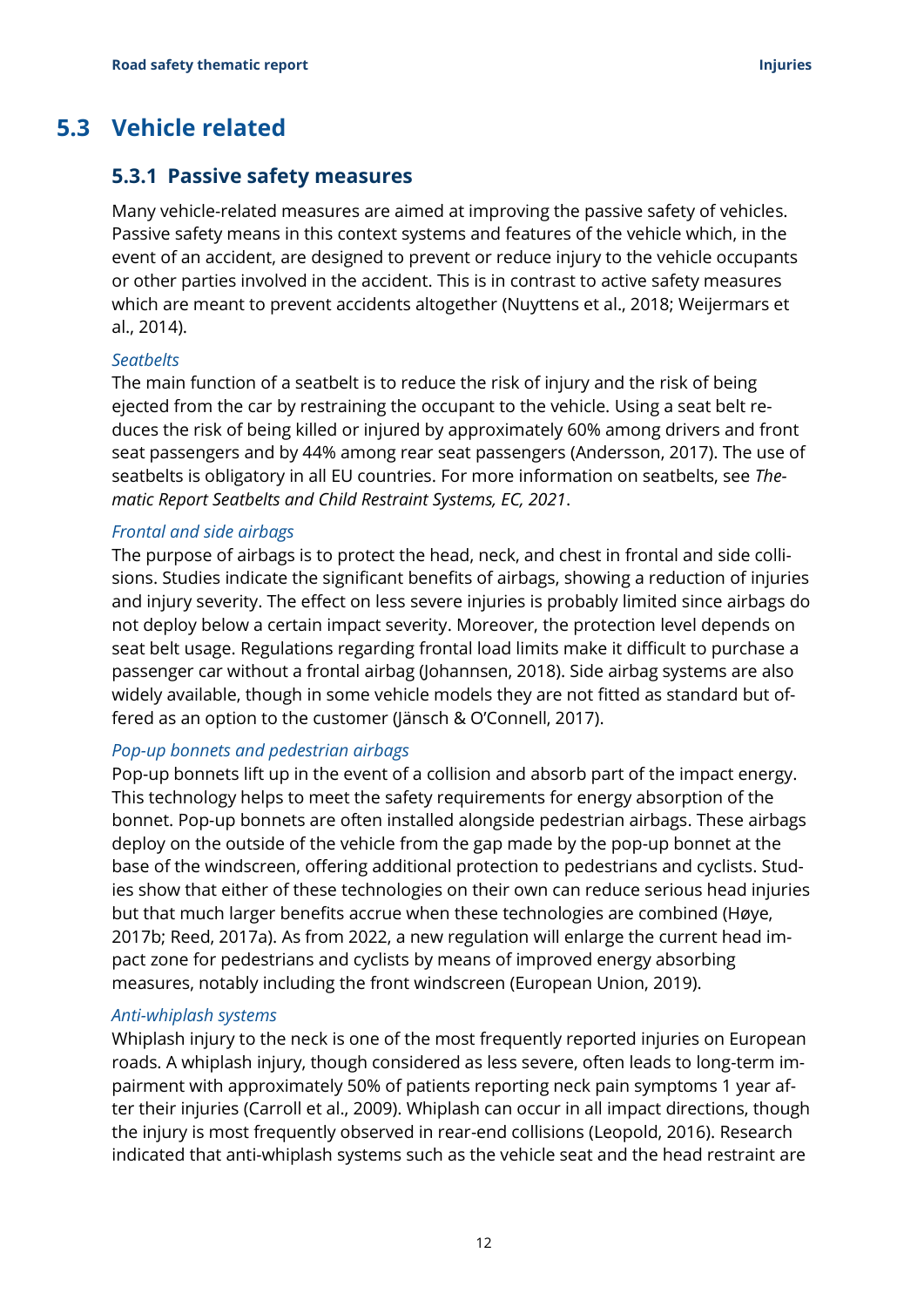the principal means of reducing neck injury (D'Elia & Newstead, 2021; Farmer et al., 2003; Svensson, 2017).

#### *Child restraint systems*

Child restraint systems aim to reduce injuries to children in motor vehicle crashes by providing both additional impact protection and optimal restraint. Research has shown that the appropriate and correct use of child restraint can reduce the risk of fatal and serious injuries as compared to inappropriate use (30% to 40% lower risk) or no use of a restraint system at all (over 50% lower risk) (Høye, 2013; Reed, 2017b). For more information on child restraints, see *Thematic report Seatbelts and Child Restraint Systems, EC, 2021*.

#### <span id="page-14-0"></span>**5.3.2 Vehicle safety legislation**

In Europe, all new cars must meet a number of safety requirements to protect both vehicle occupants and vulnerable road users. One key vehicle safety standard that has recently been introduced is a new mandatory type of side impact crash test that focuses on a vehicle side collision with a rigid narrow pole. Side impact crashes are a type of crash that often leads to serious injuries in car occupants (Aarts et al., 2016). This pole side impact test requires better protection in the head strike area of car occupants with interior parts of the vehicle. Another new type of crash test that will also be added focuses on improving restraint systems (i.e. airbag and safety-belt combinations) to encourage adaptive restraints which protect a broader demography of occupants. The new regulations will be effective from 2022 (European Union, 2019).

#### <span id="page-14-1"></span>**5.3.3 Consumer information programmes**

Consumer information programmes provide potential car buyers with objective information about the safety performance of cars and encourage manufacturers to implement evidence-based safety designs beyond legislative norms (European Commission, 2021a). One example of such a test programme is the European New Car Assessment Programme (EuroNCAP). EuroNCAP aims to assess a car's safety performance before it is used on the road, giving an overall safety rating of up to five stars (European Commission, 2021b). Ratings are based on (crash) testing and visual inspections (European Commission, 2021b). EuroNCAP tests are complementary to regulatory tests but the requirements for obtaining five stars are significantly stricter than the minimum requirements for cars to be approved (Høye, 2017a; Martin, 2017). Though results differ between studies, in general the risk of injury is found to decrease by approximately 5% for each star in the overall assessment (Høye, 2017a).

### <span id="page-14-2"></span>**5.4 Data collection**

Achieving the EU target of a 50% reduction in serious injuries will require statistics on serious injuries based on the common EU definition. In this regard, the European Transport Safety Council (ETSC) has formulated the following recommendations (ETSC, 2021):

• Set national reduction targets for serious injuries based on MAIS3+ alongside the reduction of deaths in national road safety strategies for the period post-2020.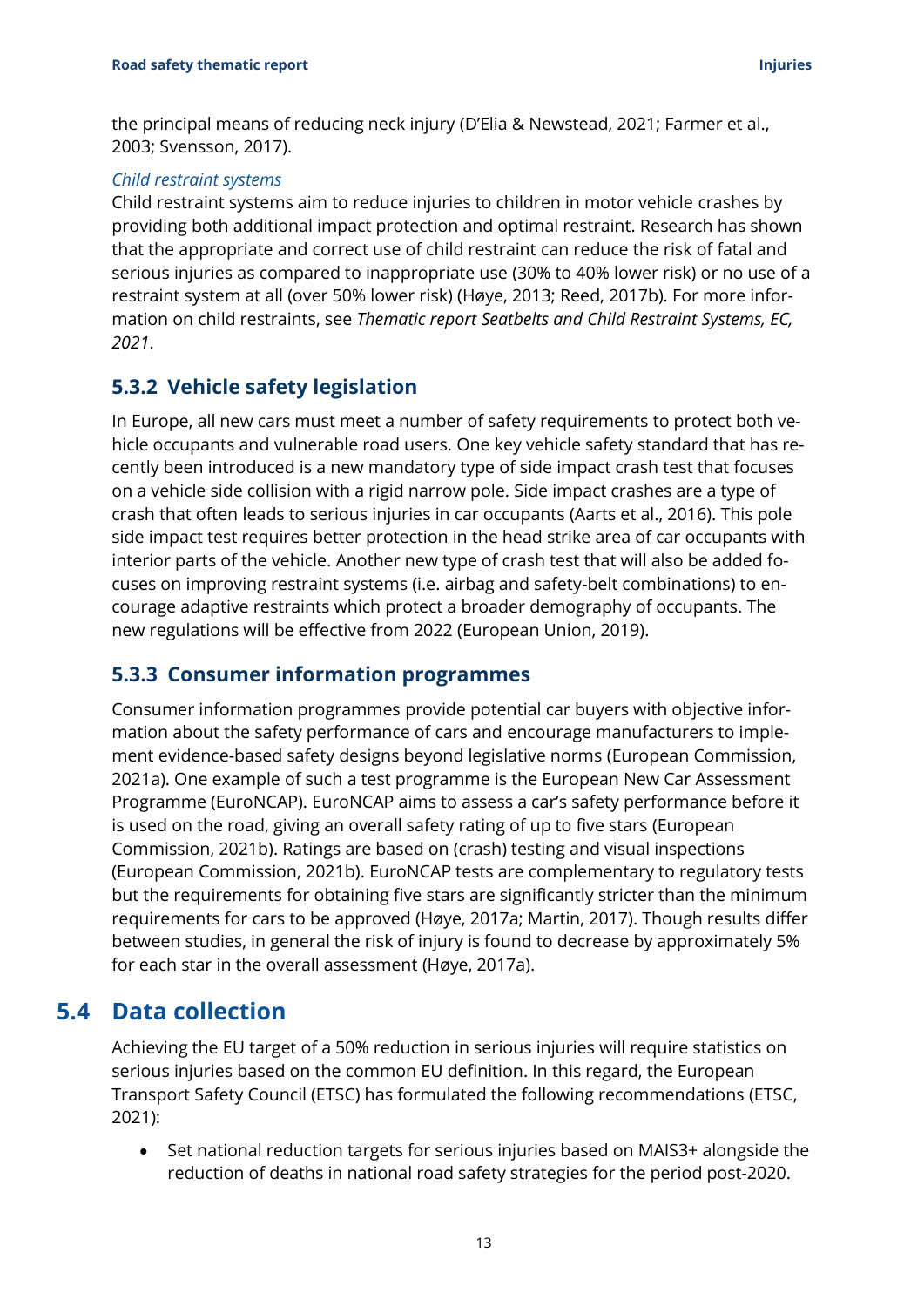- Collect serious injury data according to the MAIS3+ definition with an exchange of MAIS3+ recording practices between Member States supported by EU institutions, and continue collecting data based on national definitions.
- Include effects on numbers of serious injuries in the impact assessment of road safety measures.

<span id="page-15-0"></span>The SafetyCube project provides practical guidelines for collecting serious injury data according to the MAIS3+ definition (Pérez et al., 2016; SafetyCube Consortium, 2016).

# **6 Further reading**

- Aarts, L. T., Commandeur, J. J., Welsh, R., Niesen, S., Lerner, M., Thomas, P., Bos, N., & Davidse, R. J. (2016). *Study on serious road traffic injuries in the EU*. Publications Office of the European Union.<https://doi.org/10.2832/29647>
- Pérez, K., Weijermars, W., Amoros, E., Bauer, R., Bos, N., Dupont, E., Filtness, A., Houwing, S., Johannsen, H., Leskovsek, B., Machata, K., Martin, J., Nuyttens, N., Olabarria, M., Pascal, L., & Van den Berghe, W. (2016). Practical guidelines for the registration and monitoring of serious traffic injuries, D7.1 of the H2020 project SafetyCube. https://www.safetycube-project.eu/wp-content/uploads/SafetyCube-D7.1-Practical-guidelines-for-the-registration-and-monitoring-of-serious-trafficinjuries.pdf
- Weijermars, W., Meunier, J.-C., Bos, N., Perez, C., Hours, M., Johannsen, H., & Barnes, W. (2016). Physical and psychological consequences of serious road traffic injuries, Deliverable 7.2 of the H2020 Project SafetyCube. In *SWOV institute for road safety research, the Netherlands*. https://doi.org/10.1088/0143-0807/3/2/001

## <span id="page-15-1"></span>**7 References**

- Aarts, L. T., Commandeur, J. J., Welsh, R., Niesen, S., Lerner, M., Thomas, P., Bos, N., & Davidse, R. J. (2016). *Study on serious road traffic injuries in the EU*. Publications Office of the European Union. https://doi.org/10.2832/29647
- Airaksinen, N. K., Handolin, L. E., & Heinänen, M. T. (2020). Severe traffic injuries in the Helsinki Trauma Registry between 2009–2018. *Injury*, *51*(12), 2946–2952. https://doi.org/10.1016/j.injury.2020.09.025
- Andersson, M. (2017). *Seatbelts, European Road Safety Decision Support System, developed by the H2020 project SafetyCube*. www.roadsafety-dss.eu
- Botteghi, G., Ziakopoulos, A., Papadimitriou, E., Diamandouros, K., & Arampidou, K. (2017). *Safety barriers installation - change type of safety barriers, European Road Safety Decision Support System, developed by the H2020 project SafetCube*. www.roadsafety-dss.eu
- Carroll, L. J., Holm, L. W., Hogg-Johnson, S., Côtè, P., Cassidy, J. D., Haldeman, S., Nordin, M., Hurwitz, E. L., Carragee, E. J., van der Velde, G., Peloso, P. M., & Guzman, J. (2009). Course and Prognostic Factors for Neck Pain in Whiplash-Associated Disorders (WAD). *Journal of Manipulative and Physiological Therapeutics*, *32*(2), S97–S107.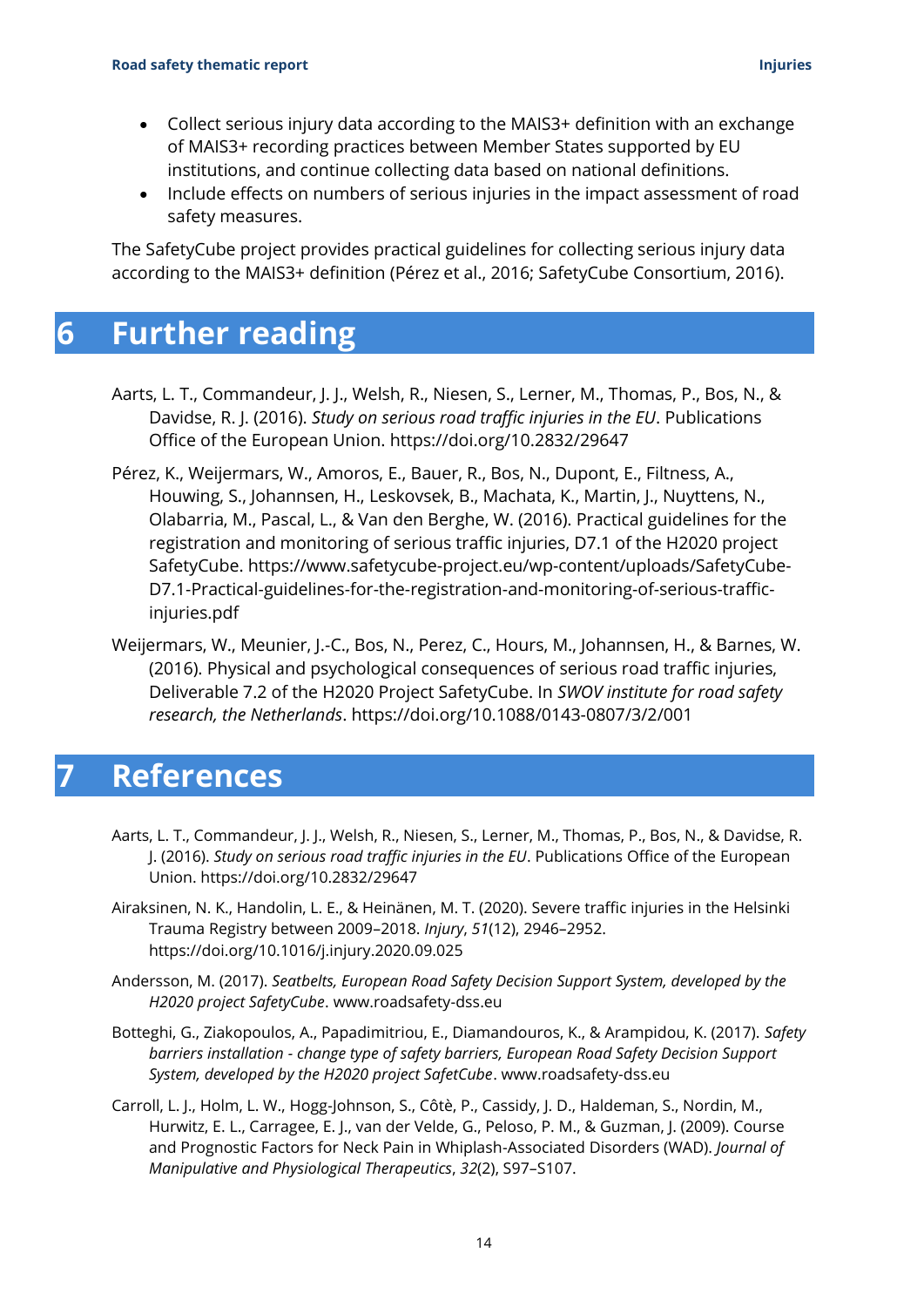https://doi.org/10.1016/j.jmpt.2008.11.014

- D'Elia, A., & Newstead, S. (2021). Retrospective evaluation of vehicle whiplash-reducing head restraint systems to prevent whiplash injury in Victoria, Australia. *Accident Analysis & Prevention*, *150*, 105941. https://doi.org/10.1016/j.aap.2020.105941
- Derriks, H. M., & Mak, P. M. (2007). *Underreporting of Road Traffic Casualties*.
- Dhondt, S., Macharis, C., Terryn, N., Van Malderen, F., & Putman, K. (2013). Health burden of road traffic accidents, an analysis of clinical data on disability and mortality exposure rates in Flanders and Brussels. *Accident Analysis and Prevention*. https://doi.org/10.1016/j.aap.2012.06.019
- ETSC. (2007). *Social and economic consequences of road traffic injury in Europe*.
- ETSC. (2021). *Ranking EU progress on road safety. 15th Road Safety Performance Index Report*.
- EU CARE database. (n.d.). *Road traffic fatalities in the EU in 2019 by road user and (other) "main vehicle" involved in the crash*. https://ec.europa.eu/transport/road\_safety/system/files/2021- 11/DG MOVE ROAD SAFETY\_INFOGRAPHICS\_twitter.pdf
- European Commission. (2013). *On the implementation of objective 6 of the European Commission's policy orientations on road safety 2011-2020 - First milestone towards an injury strategy. Commission Staff Working Document SWD (2013) 94 final*.
- European Commission. (2016). *2015 road safety statistics: What is behind the figures?* https://ec.europa.eu/commission/presscorner/detail/en/MEMO\_16\_864
- European Commission. (2020a). *Key figures 2020 - Road safety targets*.
- European Commission. (2020b). *Road safety: Europe's roads are getting safer but progress remains too slow*. https://ec.europa.eu/transport/media/news/2020-06-11-road-safety-statistics-2019\_en
- European Commission. (2021a). *Consumer information*. https://ec.europa.eu/transport/road\_safety/specialist/knowledge/vehicle/vehicle\_safety\_poli cy/consumer\_information\_en
- European Commission. (2021b). *Vehicle safety*. https://ec.europa.eu/transport/road\_safety/specialist/knowledge/safetyratings/safety\_ratin gs in use/vehicle safety en
- European Union. (2019). REGULATION (EU) 2019/2144 OF THE EUROPEAN PARLIAMENT AND OF THE COUNCIL of 27 November 2019 on type-approval requirements for motor vehicles and their trailers, and systems, components and separate technical units intended for such vehicles [...]. *Official Journal of the European Union*, *L325*.
- Farmer, C. M., Wells, J. K., & Lund, A. K. (2003). Effects of Head Restraint and Seat Redesign on Neck Injury Risk in Rear-End Crashes. *Traffic Injury Prevention*, *4*(2), 83–90. https://doi.org/10.1080/15389580309867
- Foley, J., Cronin, M., Brent, L., Lawrence, T., Simms, C., Gildea, K., Ryan, J., Deasy, C., & Cronin, J. (2020). Cycling related major trauma in Ireland. *Injury*, *51*(5), 1158–1163. https://doi.org/10.1016/j.injury.2019.11.025
- Forman, J. L., Lopez-Valdes, F. J., Pollack, K., Heredero-Ordoyo, R., Molinero, A., Mansilla, A., Fildes, B., & Segui-Gomez, M. (2012). Injuries among powered two-wheeler users in eight European countries: A descriptive analysis of hospital discharge data. *Accident Analysis & Prevention*, *49*, 229–236. https://doi.org/10.1016/j.aap.2011.02.020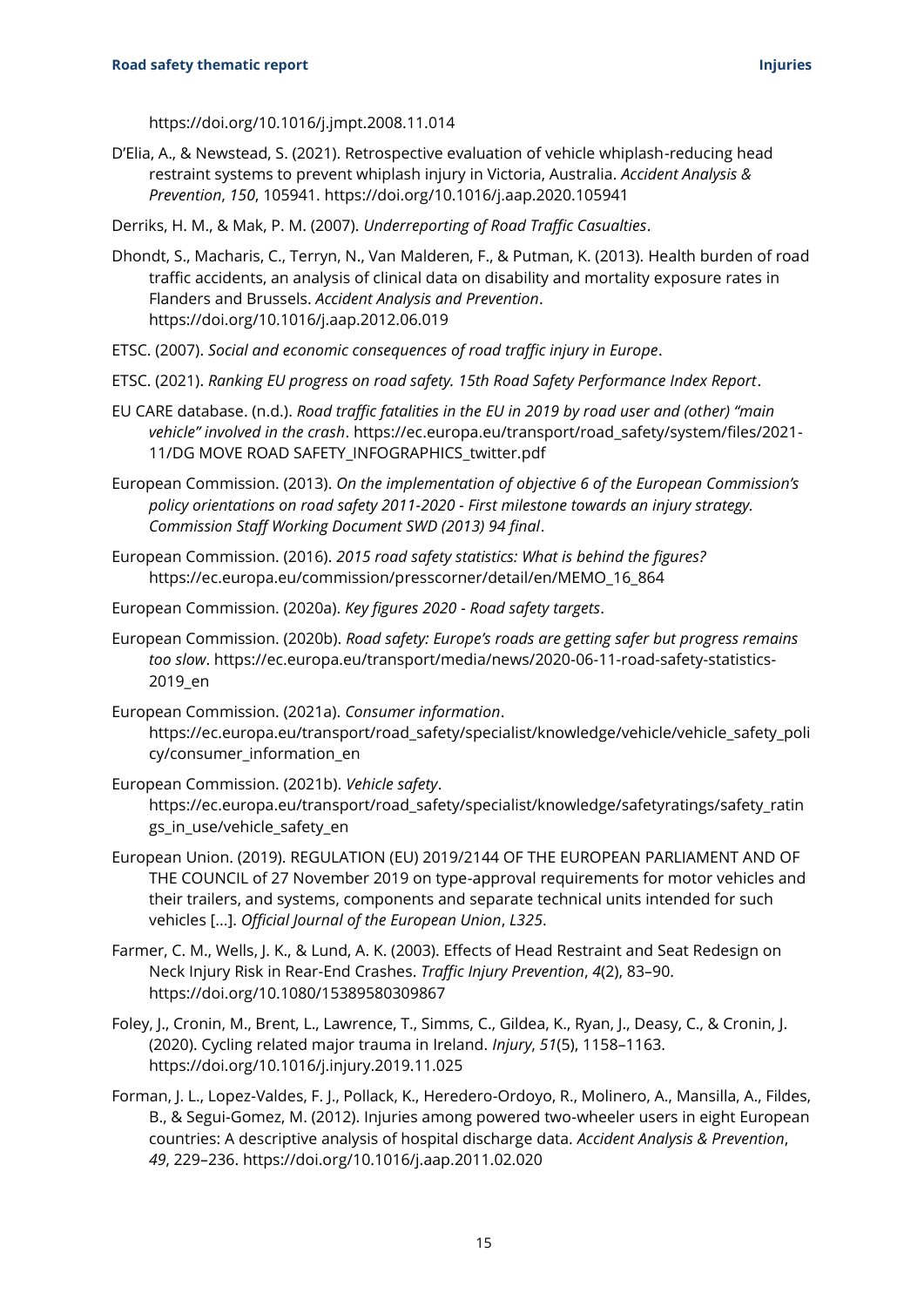- Helfen, T., Lefering, R., Moritz, M., Böcker, W., & Grote, S. (2017). Charakterisierung des schwer verletzten Fahrradfahrers. *Der Unfallchirurg*, *120*(5), 403–408. https://doi.org/10.1007/s00113-016-0208-y
- Houwing, S. (2017). *De beschikbaarheid en kwaliteit van informatie over verkeersongevallen. Een beknopte analyse van de beschikbare bronnen*. SWOV.
- Høye, A. (2013). *Securing children in a car. The Handbook of Road Safety Measures*. https://www.tshandbok.no/del-2/4-kjoeretoeyteknikk-og-personlig-verneutstyr/doc685/
- Høye, A. (2014). *Road railings and bumpers.* https://www.tshandbok.no/del-2/1-vegutforming-ogvegutstyr/doc631/
- Høye, A. (2016). *PTW Helmets. The Handbook of Road Safety Measures*. https://www.tshandbok.no/del-2/4-kjoeretoeyteknikk-og-personlig-verneutstyr/doc683/
- Høye, A. (2017a). *Collision safety of cars. The Handbook of Road Safety Measures*. https://www.tshandbok.no/del-2/4-kjoeretoeyteknikk-og-personlig-verneutstyr/doc688/
- Høye, A. (2017b). *Compatibility of vehicles in the event of accidents. The Handbook of Road Safety Measures*. https://www.tshandbok.no/del-2/4-kjoeretoeyteknikk-og-personligverneutstyr/doc694/
- Høye, A. (2018). Bicycle helmets To wear or not to wear? A meta-analyses of the effects of bicycle helmets on injuries. *Accident Analysis & Prevention*, *117*, 85–97. https://doi.org/10.1016/j.aap.2018.03.026
- Imprialou, M., & Quddus, M. (2019). Crash data quality for road safety research: Current state and future directions. *Accident Analysis and Prevention*. https://doi.org/10.1016/j.aap.2017.02.022
- IRTAD. (2011). *Reporting on serious road traffic casualties: combining and using different data sources to improve understanding of non-fatal road traffic crashes*. OECD/ITF.
- ITF/EuroStat/UNECE. (2019). *Glossary for transport statistics 5th edition*. Publications Office of the European Union.
- Jänsch, M., & O'Connell, N. (2017). *Side airbags, European Road Safety Decision Support System, developed by the H2020 project SafetyCube*. www.roadsafety-dss.eu
- Johannsen, H. (2018). *Frontal airbags, European Road Safety Decision Support System, developed by the H2020 project SafetyCube*. www.roadsafety-dss.eu
- Lapostolle, A., Gadegbeku, B., Ndiaye, A., Amoros, E., Chiron, M., Spira, A., & Laumon, B. (2009). The burden of road traffic accidents in a French Departement: the description of the injuries and recent changes. *BMC Public Health*, *9*(1), 386. https://doi.org/10.1186/1471- 2458-9-386
- Leo, C., Klug, C., Ohlin, M., Bos, N. M., Davidse, R. J., & Linder, A. (2019). Analysis of Swedish and Dutch accident data on cyclist injuries in cyclist-car collisions. *Traffic Injury Prevention*, *20*(sup2), S160–S162. https://doi.org/10.1080/15389588.2019.1679551
- Leo, C., Rizzi, M. C., Bos, N. M., Davidse, R. J., Linder, A., Tomasch, E., & Klug, C. (2021). Are There Any Significant Differences in Terms of Age and Sex in Pedestrian and Cyclist Accidents? *Frontiers in Bioengineering and Biotechnology*, *9*. https://doi.org/10.3389/fbioe.2021.677952
- Leopold, F. (2016). *Passenger Cars - risk of being injured in rear impact, European Road Safety Decision Support System, developed by the H2020 project SafetyCube*. www.roadsafety-dss.eu
- Martin, O. (2017). *EuroNCAP Frontal Impact (Full & Offset Deformable Barrier width), European Road*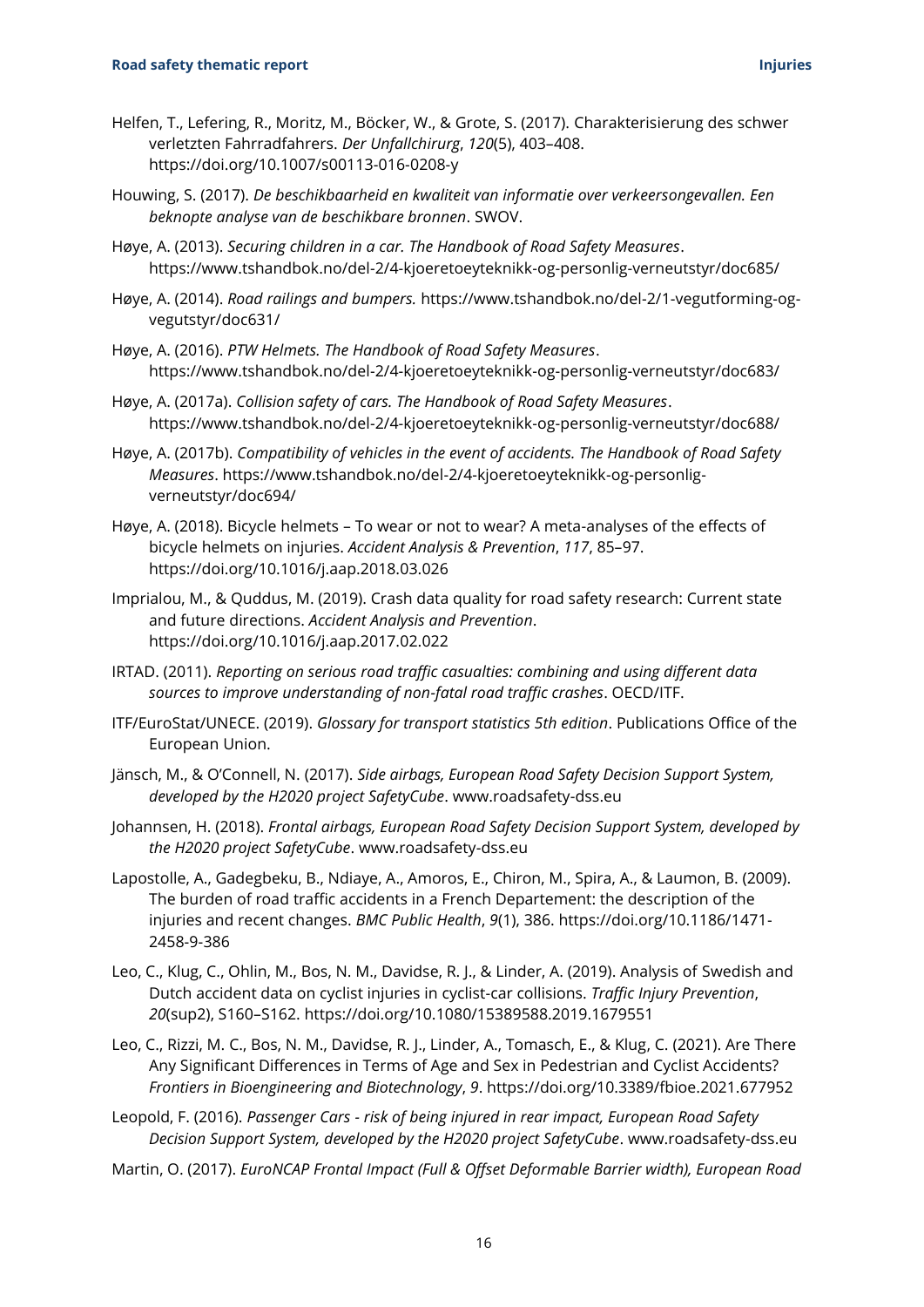*Safety Decision Support System, developed by the H2020 project SafetyCube*. www.roadsafetydss.eu

- Meredith, L., Baldock, M., Fitzharris, M., Duflou, J., Dal Nevo, R., Griffiths, M., & Brown, J. (2016). Motorcycle fuel tanks and pelvic fractures: A motorcycle fuel tank syndrome. *Traffic Injury Prevention*, *17*(6), 644–649. https://doi.org/10.1080/15389588.2015.1136061
- Murray, C. J. L. (1994). Quantifying the burden of disease: The technical basis for disabilityadjusted life years. In *Bulletin of the World Health Organization*.
- Murray, C. J. L., & Lopez, A. D. (1996). The Global burden of disease : a comprehensive assessment of mortality and disability from diseases, injuries, and risk factors in 1990 and projected to 2020,. In *Harvard School of Public Health,.* https://doi.org/10.1088/1742- 6596/707/1/012025
- Nuyttens, N. (2013). *Onderregistratie van verkeersslachtoffers. Vergelijking van de gegevens over zwaar gewonde verkeersslachtoffers in de ziekenhuizen met deze in de nationale ongevallenstatistieken*. Vias institute - Kenniscentrum Verkeersveiligheid.
- Nuyttens, N., Stipdonk, H., & van Schagen, I. (2018). *Themadossier verkeersveiligheid nr. 15. Verkeersgewonden en hun letsels*. Vias institute - Kenniscentrum Verkeersveiligheid.
- Pérez, K., Weijermars, W., Amoros, E., Bauer, R., Bos, N., Dupont, E., Filtness, A., Houwing, S., Johannsen, H., Leskovsek, B., Machata, K., Martin, J., Nuyttens, N., Olabarria, M., Pascal, L., & Van den Berghe, W. (2016). *Practical guidelines for the registration and monitoring of serious traffic injuries, D7.1 of the H2020 project SafetyCube*. https://www.safetycube-project.eu/wpcontent/uploads/SafetyCube-D7.1-Practical-guidelines-for-the-registration-and-monitoringof-serious-traffic-injuries.pdf
- Reed, S. (2017a). *Active Technology for Pedestrian Protection, European Road Safety Decision Support System, developed by the H2020 project SafetyCube*. www.roadsafety-dss.eu
- Reed, S. (2017b). *Child Restraint Systems, European Road Safety Decision Support System, developed by the H2020 project SafetyCube*.
- Reed, S. (2017c). *Powered two-wheeler protective clothing, European Road Safety Decision Support System, developed by the H2020 project SafetyCube.* www.roadsafety-dss.eu
- Reed, S. (2018a). *Cycle protective clothing - Helmet, European Road Safety Decision Support System, developed by the H2020 project SafetyCube*. www.roadsafety-dss.eu
- Reed, S. (2018b). *PTW Helmets, European Road Safety Decision Support System, developed by the H2020 project SafetyCube*. www.roadsafety-dss.eu
- Reed, S., Weijermars, W., Brown, L., Bos, N., Boele, M., Korving, H., Jaensch, M., Johannsen, H., von der Geest, M., Pérez, C, E, S., Martin, J.-L., Bauer, R., & Machata, K. (2017). *Identification of key risk factors related to serious road injuries and their health impacts, Deliverable 7.4 of the H2020 project SafetyCube*.
- Reurings, M., Stipdonk, H., Minnaard, F., & Eenink, R. (2012). *Waarom is de ontwikkeling van het aantal ernstig verkeersgewonden anders dan die van het aantal verkeersdoden? Een analyse van de verschillen in ontwikkeling*. SWOV.
- Saadé, J., Cuny, S., Labrousse, M., Song, E., Chauvel, C., & Chrétien, P. (2020). Pedestrian injuries and vehicles-related risk factors in car-to-pedestrian frontal collisions. In *Proceedings of the 2020 IRCOBI Conference Proceedings* (pp. 278–289).
- SafetyCube Consortium. (2016). *Practical guidelines for determining the number of serious road injuries (MAIS3+)*. http://www.safetycube-project.eu/publications/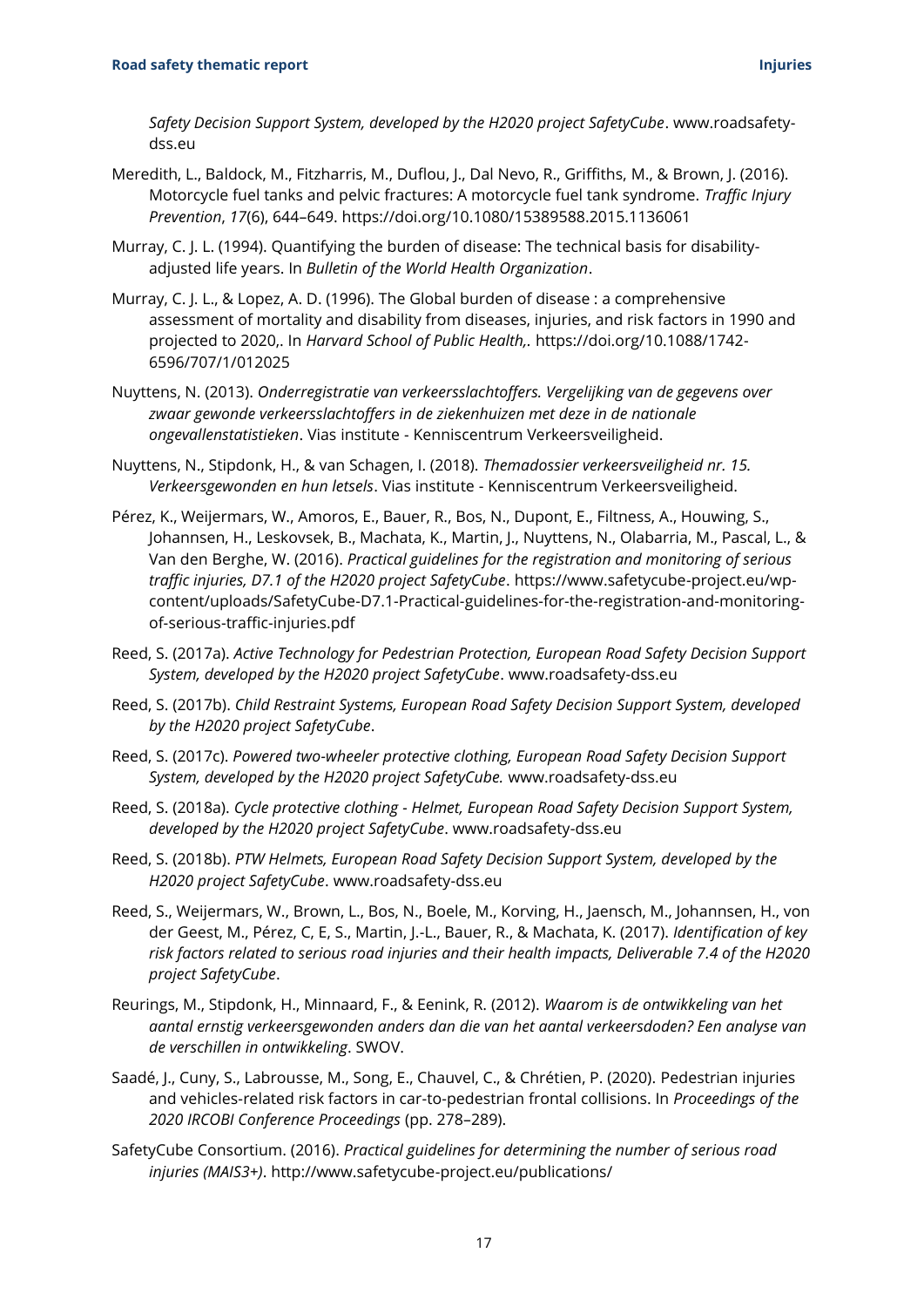- Schepers, P., Stipdonk, H., Methorst, R., & Olivier, J. (2017). Bicycle fatalities: Trends in crashes with and without motor vehicles in The Netherlands. *Transportation Research Part F: Traffic Psychology and Behaviour*, *46*, 491–499. https://doi.org/10.1016/j.trf.2016.05.007
- Slootmans, F., Martensen, H., & Paneels, A. (2017). *Themadossier Verkeersveiligheid nr. 11. Gemotoriseerde tweewielers*. Vias institute - Kenniscentrum Verkeersveiligheid.
- Svensson, M. (2017). *Anti-Whiplash - EuroNCAP, European Road Safety Decision Support System, developed by the H2020 project SafetyCube*. www.roadsafety-dss.eu
- SWOV. (2020). *Infrastructuur voor voetgangers en fietser. SWOV-factsheet, november 2020*. SWOV.
- Tainio, M., Olkowicz, D., Teresiński, G., De Nazelle, A., & Nieuwenhuijsen, M. J. (2014). Severity of injuries in different modes of transport, expressed with disability-adjusted life years (DALYs). *BMC Public Health*. https://doi.org/10.1186/1471-2458-14-765
- van Essen, H., van Wijngaarden, L., Schroten, A., Sutter, D., Bieler, C., Maffii, S., Brambilla, M., Florello, D., Fermi, F., Parolin, R., & El Beyrouty, K. (2019). *Handbook of the external costs of transport*. European Commission, Directorate-General for Mobility and Transport.
- Weijermars, W., Bos, N., & Stipdonk, H. (2016a). Serious road injuries in The Netherlands dissected. *Traffic Injury Prevention*, *17*(1), 73–79. https://doi.org/10.1080/15389588.2015.1042577
- Weijermars, W., Bos, N., & Stipdonk, H. (2016b). Health burden of serious road injuries in the Netherlands. *Traffic Injury Prevention*, *17*(8), 863–869. https://doi.org/10.1080/15389588.2016.1157591
- Weijermars, W., Meunier, J.-C., Bos, N., Perez, C., Hours, M., Johannsen, H., & Barnes, W. (2016). Physical and psychological consequences of serious road traffic injuries, Deliverable 7.2 of the H2020 Project SafetyCube. In *SWOV institute for road safety research, The Netherlands*. https://doi.org/10.1088/0143-0807/3/2/001
- Weijermars, W., Stipdonk, H., Aarts, L., Bos, N., & Wijnen, W. (2014). *Road safety assessment 2000- 2012. Causes and consequences of road unsafety*. SWOV. http://www.swov.nl/rapport/R-2014- 24.pdf
- Wijnen, W., Weijermars, W., Vanden Berghe, W., Schoeters, A., Bauer, R., Carnis, L., Elvik, R., Theofilatos, A., Filtness, A., Reed, S., Perez, C., & Martensen, H. (2017). *Crash cost estimates for European countries, Deliverable 3.2 of the H2020 project SafetyCube.*
- Yannis, G., Papadimitriou, E., Chaziris, A., & Broughton, J. (2014). Modeling road accident injury under-reporting in Europe. *European Transport Research Review*, *6*(4), 425–438. https://doi.org/10.1007/s12544-014-0142-4